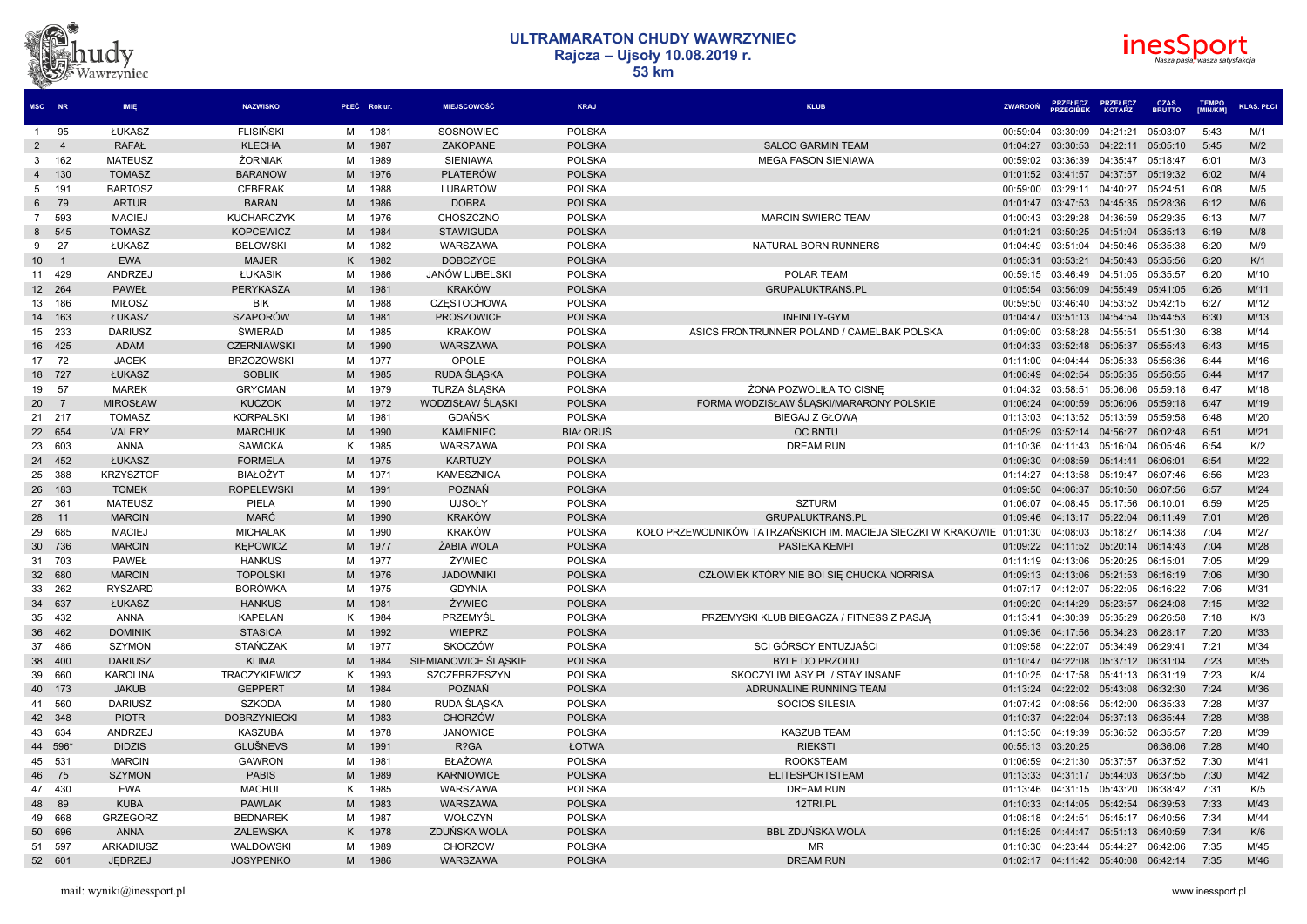# dv Vawrzyniec



| MSC NR |         | <b>IMIE</b>       | <b>NAZWISKO</b>      |   | PŁEĆ Rok ur. | <b>MIEJSCOWOŚĆ</b>     | <b>KRAJ</b>            | <b>KLUB</b>                             | <b>ZWARDON</b> | <b>PRZEŁĘCZ<br/>PRZEGIBEK</b> | <b>PRZEŁECZ</b><br>KOTARZ | <b>CZAS<br/>BRUTTO</b> | <b>TEMPO</b><br>[MIN/KM] | <b>KLAS. PŁCI</b> |
|--------|---------|-------------------|----------------------|---|--------------|------------------------|------------------------|-----------------------------------------|----------------|-------------------------------|---------------------------|------------------------|--------------------------|-------------------|
|        | 53 602  | <b>BOŻENA</b>     | <b>JOSYPENKO</b>     | K | 1978         | WARSZAWA               | <b>POLSKA</b>          | <b>DREAM RUN</b>                        | 01:13:51       | 04:29:54                      | 05:43:19                  | 06:42:14               | 7:35                     | K/7               |
| 54     | 439     | <b>MARZENA</b>    | OGIERMAN-DYKAS       | K | 1983         | <b>ORZESZE</b>         | <b>POLSKA</b>          | <b>WATAHA</b>                           | 01:25:59       | 04:38:23                      | 05:46:58                  | 06:42:35               | 7:36                     | K/8               |
| 55     | 599     | <b>MARZENA</b>    | <b>BUTANOWICZ</b>    | K | 1986         | <b>SUSZEC</b>          | <b>POLSKA</b>          | <b>FANTASTIC TEAM</b>                   | 01:25:59       | 04:38:28                      | 05:46:58                  | 06:42:35               | 7:36                     | K/9               |
| 56     | 78      | <b>JAKUB</b>      | <b>PAŁKOWSKI</b>     | M | 1994         | <b>KRAKÓW</b>          | <b>POLSKA</b>          |                                         | 01:06:20       | 04:38:56 05:45:33             |                           | 06:43:22               | 7:37                     | M/47              |
| 57     | 507     | <b>MATEUSZ</b>    | RÓŻAŃSKI             | M | 1981         | <b>KATOWICE</b>        | <b>POLSKA</b>          |                                         | 01:14:55       | 04:30:10                      | 05:43:58                  | 06:44:05               | 7:37                     | M/48              |
| 58     | 513     | <b>ALEXEY</b>     | <b>GALUSKIN</b>      | M | 1983         | <b>TARNOWSKIE GÓRY</b> | <b>POLSKA</b>          | <b>GRUPA NOMAX</b>                      | 01:17:29       | 04:39:34                      | 05:51:42                  | 06:44:22               | 7:38                     | M/49              |
| 59     | 682     | <b>MACIEJ</b>     | <b>GAJEWSKI</b>      | M | 1995         | CZANIEC                | <b>POLSKA</b>          | HIT THE TRAIL-TOMASZ KLISZ RUNNING TEAM | 01:13:56       | 04:39:38                      | 05:49:00                  | 06:44:54               | 7:38                     | M/50              |
| 60     | 763     | <b>JANUSZ</b>     | <b>SKOWRONSKI</b>    | M | 1976         | <b>OLEŚNICA</b>        | <b>POLSKA</b>          |                                         | 01:16:26       | 04:29:11                      | 05:52:55                  | 06:45:17               | 7:39                     | M/51              |
| 61     | 222     | <b>KRZYSZTOF</b>  | <b>GRAMS</b>         | м | 1981         | ŁÓDŹ                   | <b>POLSKA</b>          |                                         | 01:18:37       | 04:42:41                      | 05:51:13                  | 06:45:32               | 7:39                     | M/52              |
| 62     | 357     | <b>PATRYK</b>     | <b>WALCZAK</b>       | M | 1989         | <b>KONIN</b>           | <b>POLSKA</b>          | <b>XRUNNERS</b>                         | 01:10:07       | 04:30:45                      | 05:51:11                  | 06:46:03               | 7:40                     | M/53              |
| 63     | 6       | ANDRZEJ           | OLSZANOWSK           | M | 1979         | CHLUDOWO               | <b>POLSKA</b>          |                                         | 01:13:31       | 04:32:37                      | 05:44:44                  | 06:46:32               | 7:40                     | M/54              |
| 64     | 82      | <b>TYMOTEUSZ</b>  | <b>MAJCHRZAK</b>     | M | 1976         | <b>KATOWICE</b>        | <b>POLSKA</b>          | ZAPIERDALACZE                           | 01:15:28       | 04:38:22 05:50:56             |                           | 06:47:26               | 7:41                     | M/55              |
| 65     | 209     | <b>PAULINA</b>    | PRUGAR FUKOWSKA      | ĸ | 1983         | WARSZAWA               | <b>POLSKA</b>          | <b>DREAM RUN</b>                        | 01:13:55       | 04:29:09                      | 05:53:00                  | 06:47:35               | 7:41                     | K/10              |
| 66     | 54      | <b>TOMASZ</b>     | ZIMNY                | M | 1956         | <b>SZCZECIN</b>        | <b>POLSKA</b>          | <b>ŚRUNDUNIA SZCZECIN</b>               | 01:14:22       | 04:38:01                      | 05:54:20                  | 06:47:37               | 7:41                     | M/56              |
| 67     | 656     | <b>MICHAŁ</b>     | <b>TRZCINKA</b>      | м | 1983         | ŁÓDŹ                   | <b>POLSKA</b>          | <b>SUPER TEAM</b>                       | 01:07:31       | 04:14:00                      | 05:56:19                  | 06:47:44               | 7:42                     | M/57              |
| 68     | 605     | <b>ANNA</b>       | <b>PIOTROWSKA</b>    | K | 1985         | WARSZAWA               | <b>POLSKA</b>          | <b>DREAM RUN</b>                        | 01:17:04       | 04:39:28                      | 05:51:08                  | 06:49:28               | 7:44                     | K/11              |
| 69     | 569     | <b>RADOSLAW</b>   | <b>GOLA</b>          | M | 1980         | ZABIERZÓW              | <b>POLSKA</b>          | DD500K                                  | 01:19:31       | 04:38:48                      | 05:51:07                  | 06:49:43               | 7:44                     | M/58              |
|        | 70 595  | <b>ULDIS</b>      | <b>RAIPALIS</b>      | M | 1986         | <b>RIGA</b>            | ŁOTWA                  | <b>GENTLEMEN'S CLUB</b>                 |                | 01:03:14 03:56:28 05:53:06    |                           | 06:49:53               | 7:44                     | M/59              |
|        | 71 415  | <b>PIOTR</b>      | <b>LEWANDOWSKI</b>   | м | 1991         | JELENIA GÓRA           | <b>POLSKA</b>          |                                         | 01:14:43       | 04:31:03                      | 05:50:36                  | 06:50:13               | 7:44                     | M/60              |
|        | 72 714  | <b>TOMASZ</b>     | WASZTYL              | M | 1969         | <b>BIELSKO - BIAŁA</b> | <b>POLSKA</b>          | 1969                                    | 01:09:56       | 04:09:31                      | 05:32:13                  | 06:50:21               | 7:45                     | M/61              |
|        | 73 749  | ŁUKASZ            | <b>DZIADOWIEC</b>    | M | 1990         | <b>TYCHY</b>           | <b>POLSKA</b>          |                                         | 01:14:36       | 04:35:09                      | 05:51:24                  | 06:50:35               | 7:45                     | M/62              |
|        | 74 532  | <b>TOMASZ</b>     | <b>ZIOMEK</b>        | M | 1987         | <b>TARNÓW</b>          | <b>POLSKA</b>          | DECATHLON BIELSKO-BIAŁA                 | 01:08:17       | 04:22:24 05:47:37             |                           | 06:52:47               | 7:47                     | M/63              |
|        | 75 561  | <b>MARIUSZ</b>    | NYKIEL               | M | 1989         | <b>MYSLOWICE</b>       | <b>POLSKA</b>          | <b>SOCIOS SILESIA</b>                   | 01:13:18       | 04:43:00                      | 06:03:05                  | 06:54:02               | 7:49                     | M/64              |
| 76     | 199     | <b>PATRYK</b>     | PRZYBYLSKI           | M | 1979         | <b>TORUŃ</b>           | <b>POLSKA</b>          |                                         | 01:14:47       | 04:29:33                      | 05:49:21                  | 06:54:23               | 7:49                     | M/65              |
| 77     | 638     | <b>PAWEŁ</b>      | <b>KOWALCZYK</b>     | M | 1974         | <b>KETY</b>            | <b>POLSKA</b>          | <b>KECKIE HARPAGANY</b>                 | 01:09:12       | 04:20:09                      | 05:53:31                  | 06:54:27               | 7:49                     | M/66              |
| 78     | 30      | <b>ADAM</b>       | <b>TYSZECKI</b>      | M | 1987         | <b>BIELSKO-BIAŁA</b>   | <b>POLSKA</b>          | <b>GOPR BESKIDY/ KAGB GOPR</b>          | 01:15:08       | 04:40:19                      | 06:00:36                  | 06:54:49               | 7:50                     | M/67              |
| 79     | 90      | <b>MARCIN</b>     | <b>MAJCHRZAK</b>     | M | 1978         | SWARZEDZ               | <b>POLSKA</b>          | DELOITTE ADVENTURE TEAM                 | 01:10:51       | 04:29:00 05:50:46             |                           | 06:54:58               | 7:50                     | M/68              |
| 80     | 67      | <b>GRZEGORZ</b>   | <b>BANASZCZYK</b>    | M | 1987         | SZYDŁOWIEC             | <b>POLSKA</b>          | ENDORFINA SZYDŁOWIEC                    | 01:05:50       | 04:30:43                      | 05:51:59                  | 06:55:26               | 7:50                     | M/69              |
| 81     | 29      | <b>RAFAŁ</b>      | <b>BIELAWA</b>       | M | 1973         | <b>WROCŁAW</b>         | <b>POLSKA</b>          | <b>INOV-8 POLSKA</b>                    | 01:03:58       | 04:08:54                      | 05:54:14                  | 06:56:53               | 7:52                     | M/70              |
| 82     | 28      | <b>KRZYSZTOF</b>  | <b>DOŁĘGOWSKI</b>    | M | 1979         | WARSZAWA               | <b>POLSKA</b>          | <b>INOV-8 TEAM</b>                      | 01:23:21       | 04:40:33 05:55:27             |                           | 06:56:53               | 7:52                     | M/71              |
| 83     | 235     | <b>MARCIN</b>     | <b>LASOCKI</b>       | м | 1979         | WARSZAWA               | <b>POLSKA</b>          | PIG-PIB                                 | 01:11:28       | 04:30:28                      | 05:55:27                  | 06:56:53               | 7:52                     | M/72              |
| 84     | 367     | <b>FILIP</b>      | <b>KOLASA</b>        | M | 1979         | <b>LESZNO</b>          | <b>POLSKA</b>          |                                         |                |                               | 04:32:58 05:54:14         | 06:57:25               | 7:53                     | M/73              |
| 85     | 625     | <b>PIOTR</b>      | <b>KOPYRA</b>        | M | 1983         | KIELCE                 | <b>POLSKA</b>          |                                         | 01:15:31       | 04:31:54                      | 05:53:47                  | 06:58:54               | 7:54                     | M/74              |
| 86     | 182     | <b>MICHAŁ</b>     | <b>WIECŁAWSKI</b>    | M | 1982         | <b>KRAKÓW</b>          | <b>POLSKA</b>          | <b>WAGA CIEŻKA</b>                      | 01:10:13       | 04:31:20                      | 05:54:25                  | 06:58:59               | 7:54                     | M/75              |
| 87     | 542     | PAWEŁ             | MOCZYŃSKI            | M | 1985         | <b>CHMIELÓW</b>        | <b>POLSKA</b>          | <b>OSTROBIEC</b>                        | 01:16:24       | 04:53:11                      | 06:04:44                  | 06:59:20               | 7:55                     | M/76              |
| 88     | 394     | <b>MARIUSZ</b>    | <b>MAŁACHOWSK</b>    | M | 1977         | <b>RADOMSKO</b>        | <b>POLSKA</b>          | <b>RUNDOMSKO</b>                        | 01:17:05       | 04:47:50 06:06:55             |                           | 06:59:45               | 7:55                     | <b>M/77</b>       |
|        | 89 676  | <b>ZBIGNIEW</b>   | <b>MOLTZAN</b>       | M | 1976         | <b>TORUŃ</b>           | <b>POLSKA</b>          | <b>CROSSFIT TORUŃ</b>                   | 01:16:41       | 04:42:07                      | 06:00:52                  | 07:01:15               | 7:57                     | M/78              |
| 90     | 62      | <b>MAGDALENA</b>  | MOLTZAN-MAŁKOWSKA    |   | 1975         | <b>TORUŃ</b>           | <b>POLSKA</b>          | KM UMK/RRC TORUŃ                        | 01:16:58       | 04:43:45                      | 06:01:39                  | 07:01:16               | 7:57                     | K/12              |
| 91     | 257     | ARKADIUSZ         | KAŁUŻA               | M | 1973         | <b>BIERUŃ</b>          | <b>POLSKA</b>          | INŻYNIERIA BIEGANIA TEAM                | 01:17:21       | 04:46:21                      | 06:05:15                  | 07:02:00               | 7:58                     | M/79              |
|        | 92 269  | <b>ADAM</b>       | <b>MADEJSKI</b>      | M | 1992         | <b>KATOWICE</b>        | <b>POLSKA</b>          | <b>SNAILS OF DOOM</b>                   | 01:22:27       | 04:36:50                      | 05:58:55                  | 07:02:18               | 7:58                     | M/80              |
| 93     | 37      | <b>DOMINIK</b>    | <b>BARTKÓW</b>       | M | 1984         | <b>BIELSKO-BIAŁA</b>   | <b>POLSKA</b>          | <b>BARAN TRIAL RACE</b>                 | 01:05:55       | 04:41:47                      | 06:01:37                  | 07:02:48               | 7:59                     | M/81              |
| 94     | 705     | <b>BARTŁOMIEJ</b> | <b>ZALEWSKI</b>      | M | 1979         | ZDUŃSKA WOLA           | <b>POLSKA</b>          | <b>BBL ZDUŃSKA WOLA</b>                 | 01:15:48       | 04:49:38 06:06:06             |                           | 07:06:03               | 8:02                     | M/82              |
| 95     | 295     | <b>MACIEJ</b>     | ŻOŁNACZ              | M | 1984         | NOWE MIASTO NAD PILICA | <b>POLSKA</b>          |                                         | 01:26:48       | 04:48:24                      | 06:03:58                  | 07:07:45               | 8:04                     | M/83              |
| 96     | 284     | <b>PIOTR</b>      | <b>DROCHOMIRECKI</b> | M | 1993         | <b>DEBNO</b>           | <b>POLSKA</b>          | NETTO GRUPA BIEGOWA 42.195 DEBNO        | 01:32:33       | 05:04:32 06:11:54             |                           | 07:07:51               | 8:04                     | M/84              |
| 97     | 280     | <b>DARIUSZ</b>    | PRZEDWOJSKI          | M | 1973         | <b>MANSFIELD</b>       | <b>WIELKA BRYTANIA</b> | <b>POLSKI BIEGACZ</b>                   | 01:18:22       | 04:48:23                      | 06:03:53                  | 07:08:02               | 8:05                     | M/85              |
| 98     | 370     | <b>DAMIAN</b>     | <b>KOZIK</b>         | M | 1986         | <b>ŻORY</b>            | <b>POLSKA</b>          | <b>HRMAX ZORY</b>                       | 01:15:24       | 04:42:47 06:01:25             |                           | 07:08:35               | 8:05                     | M/86              |
| 99     | 588     | <b>MARCIN</b>     | <b>POCHRON</b>       | M | 1992         | <b>MOKRSKO</b>         | <b>POLSKA</b>          |                                         | 01:18:31       | 04:43:23                      | 06:03:22                  | 07:09:07               | 8:06                     | M/87              |
|        | 100 454 | <b>ADAM</b>       | <b>JARZEBOWICZ</b>   | M | 1975         | <b>KATOWICE</b>        | <b>POLSKA</b>          | <b>KATOWICE</b>                         | 01:22:13       | 04:51:16 06:14:02             |                           | 07:09:41               | 8:06                     | M/88              |
|        | 101 42  | ŁUKASZ            | <b>RAKOWSKI</b>      | м | 1981         | ŁÓDŹ                   | <b>POLSKA</b>          | <b>KS ALASKA</b>                        | 01:17:08       | 04:51:29                      | 06:08:38                  | 07:09:59               | 8:07                     | M/89              |
|        | 102 323 | <b>TOMASZ</b>     | <b>LESIAK</b>        | M | 1981         | LODZ                   | <b>POLSKA</b>          | <b>TAKE</b>                             | 01:19:29       | 04:44:17 06:00:28             |                           | 07:11:31               | 8:09                     | M/90              |
|        | 103 697 | <b>GRZEGORZ</b>   | <b>KUTAJ</b>         | M | 1979         | WIELICZKA              | <b>POLSKA</b>          |                                         | 01:10:59       | 04:32:54 06:04:16             |                           | 07:12:26               | 8:10                     | M/91              |
|        | 104 311 | <b>PAWEŁ</b>      | <b>WILK</b>          | M | 1979         | WARSZAWA               | <b>POLSKA</b>          | STACJA GROCHÓW SPORT TEAM               |                | 01:27:04 05:04:44 06:15:43    |                           | 07:12:28               | 8:10                     | M/92              |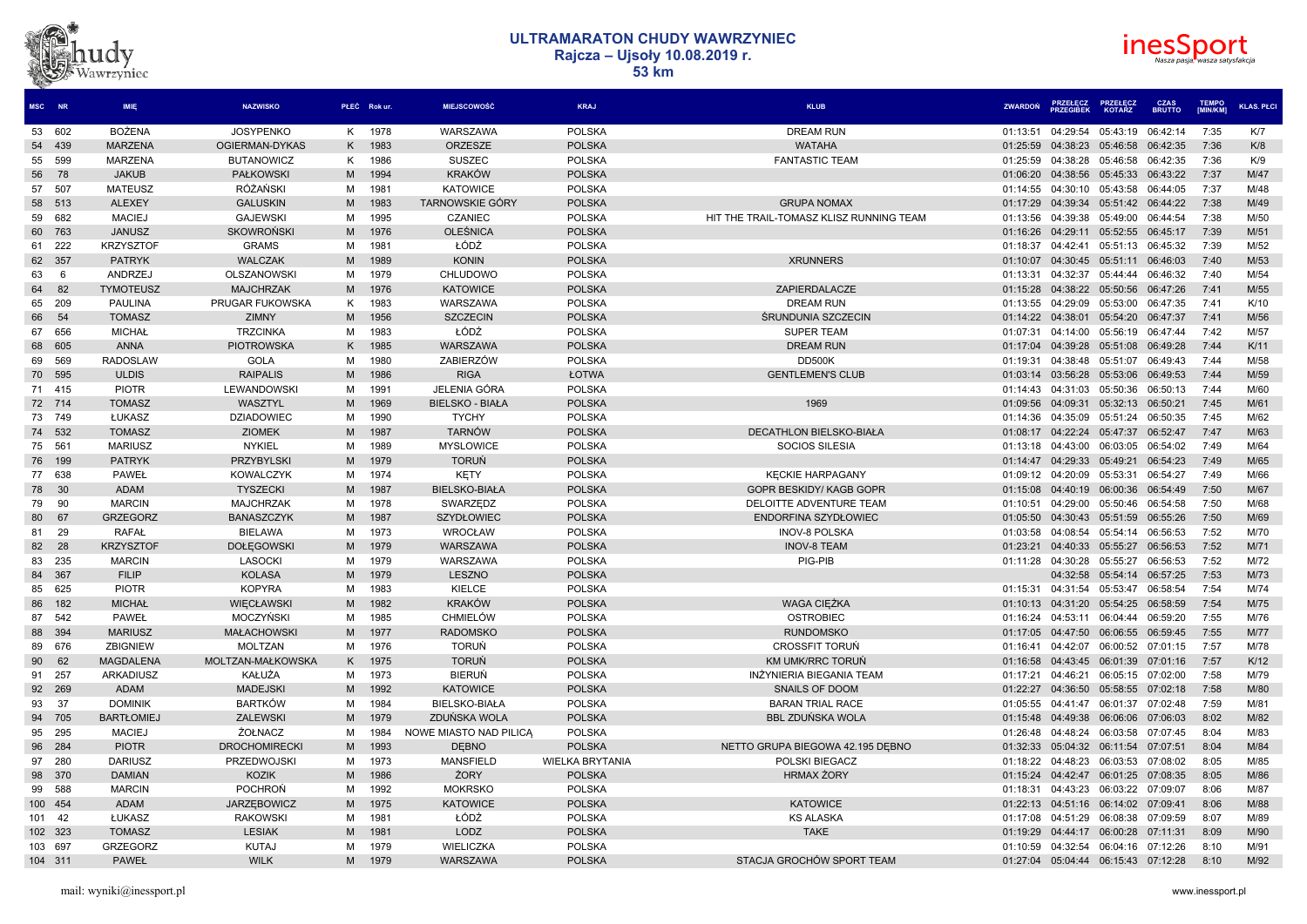# dvz .<br>Vawrzyniec



| MSC NR   |     | <b>IMIE</b>                   | <b>NAZWISKO</b>         |        | PŁEĆ Rokur.  | <b>MIEJSCOWOŚĆ</b>                      | <b>KRAJ</b>   | <b>KLUB</b>                         | <b>ZWARDOŃ</b>       | <b>PRZEŁĘCZ</b><br>PRZEGIBEK        | <b>PRZEŁECZ</b><br><b>KOTARZ</b> | <b>CZAS</b><br><b>BRUTTO</b> | <b>TEMPO</b><br>[MIN/KM] | <b>KLAS. PŁCI</b> |
|----------|-----|-------------------------------|-------------------------|--------|--------------|-----------------------------------------|---------------|-------------------------------------|----------------------|-------------------------------------|----------------------------------|------------------------------|--------------------------|-------------------|
| 105 120  |     | ŁUKASZ                        | <b>OKOŃ</b>             | М      | 1979         | <b>GIERAŁTOWICE</b>                     | <b>POLSKA</b> |                                     | 01:13:43             | 04:46:23                            | 06:05:54                         | 07:12:37                     | 8:10                     | M/93              |
| 106 112  |     | <b>ARKADIUSZ</b>              | <b>WYSOCKI</b>          | M      | 1980         | <b>ESSEN</b>                            | <b>NIEMCY</b> |                                     | 01:09:50             | 04:30:53                            | 06:06:50                         | 07:15:38                     | 8:13                     | M/94              |
| 107 551  |     | <b>MICHAŁ</b>                 | <b>ROBAKOWSK</b>        | м      | 1988         | ŁÓDŹ                                    | <b>POLSKA</b> | KLINIKA PROFILAKTYKA                | 01:15:14             | 05:06:47                            | 06:20:31                         | 07:15:45                     | 8:13                     | M/95              |
| 108 671  |     | <b>AINARS</b>                 | <b>BRALITIS</b>         | M      | 1990         | R?GA                                    | ŁOTWA         | <b>SUPERVARON</b>                   | 01:03:46             | 04:38:14                            | 06:06:14 07:15:56                |                              | 8:14                     | M/96              |
| 109 231  |     | <b>MACIEJ</b>                 | JANUSZEWSKI             | м      | 1985         | <b>GDAŃSK</b>                           | <b>POLSKA</b> | <b>TK</b>                           | 01:18:48             | 04:56:08                            | 06:15:30                         | 07:16:24                     | 8:14                     | M/97              |
| 110 111  |     | <b>LUKASZ</b>                 | <b>SZCZESZEK</b>        | M      | 1980         | POZNAŃ                                  | <b>POLSKA</b> |                                     | 01:13:52             | 04:58:49                            | 06:17:40                         | 07:16:34                     | 8:14                     | M/98              |
| 111 344  |     | <b>MICHAŁ</b>                 | <b>WITKOWSKI</b>        | м      | 1974         | <b>TORUN</b>                            | <b>POLSKA</b> | SCOPEDOME                           | 01:26:13             | 04:58:51                            | 06:19:40                         | 07:16:38                     | 8:14                     | M/99              |
| 112 338  |     | <b>KUBA</b>                   | <b>GARSZYNSKI</b>       | M      | 1981         | <b>LODZ</b>                             | <b>POLSKA</b> | <b>DELOITTE</b>                     |                      | 01:24:05 05:04:42 06:17:55 07:17:26 |                                  |                              | 8:15                     | M/100             |
| 113 134  |     | <b>KRZYSZTOF</b>              | PIECHOTA                | м      | 1975         | <b>STARGARD</b>                         | <b>POLSKA</b> | <b>SZWLA STARGARD</b>               | 01:10:22             | 04:45:32                            | 06:11:46                         | 07:18:27                     | 8:16                     | M/101             |
| 114 628  |     | <b>KAMIL</b>                  | <b>SIMKA</b>            | M      | 1978         | <b>RZESZÓW</b>                          | <b>POLSKA</b> | <b>FORREST GUMP TEAM</b>            | 01:15:49             | 04:54:37                            | 06:13:53                         | 07:18:48                     | 8:17                     | M/102             |
| 115 567  |     | <b>JACEK</b>                  | <b>SZYDŁOWSKI</b>       | M      | 1978         | GDAŃSK                                  | <b>POLSKA</b> | JACEK BIEGA MICHALINKA KAZIU TADZIU | 01:15:18             | 04:49:28                            | 06:06:43                         | 07:18:48                     | 8:17                     | M/103             |
| 116 626  |     | <b>MICHAŁ</b>                 | <b>RUTKOWSKI</b>        | M      | 1988         | <b>JÓZEFÓW</b>                          | <b>POLSKA</b> |                                     | 01:15:08             | 04:48:51 06:18:55 07:18:50          |                                  |                              | 8:17                     | M/104             |
| 117 702  |     | <b>RAFAŁ</b>                  | GRZAŚ                   | м      | 1978         | TWARDOWICE                              | <b>POLSKA</b> | OSTRA GÓRA 351                      | 01:20:51             | 04:58:16                            | 06:17:55                         | 07:18:51                     | 8:17                     | M/105             |
| 118 123  |     | <b>PRZEMYSLAW</b>             | <b>DEMKÓW</b>           | M      | 1972         | <b>SOBÓTKA</b>                          | <b>POLSKA</b> | KB SOBÓTKA                          | 01:27:37             | 04:57:39                            | 06:15:21                         | 07:19:15                     | 8:17                     | M/106             |
| 119 185* |     | <b>ADAM</b>                   | <b>BAZYL</b>            | M      | 1983         | DABROWA GÓRNICZA                        | <b>POLSKA</b> | <b>BREMBO</b>                       | 01:06:54             | 04:01:24                            |                                  | 07:19:36                     | 8:18                     | M/107             |
| 120 18*  |     | <b>AGNIESZKA</b>              | <b>BRATEK</b>           | K      | 1976         | <b>SMOLNICA</b>                         | <b>POLSKA</b> | OTK RZEŹNIK/MARCIN ŚWIERC TEAM      | 01:08:06             | 04:09:58                            |                                  | 07:19:45                     | 8:18                     | K/13              |
| 121 137  |     | <b>MARCIN</b>                 | <b>BANASIAK</b>         | M      | 1975         | ŁÓDŹ                                    | <b>POLSKA</b> |                                     | 01:20:00             | 04:32:41 05:50:44                   |                                  | 07:19:45                     | 8:18                     | M/108             |
| 122 106  |     | <b>KRZYSZTOF</b>              | <b>KONDZIOŁA</b>        | M      | 1983         | <b>LUBLIN</b>                           | <b>POLSKA</b> | STAY INSANE / PERFECT RUNNER LUBLIN | 01:18:38             | 04:54:01                            | 06:18:47                         | 07:20:57                     | 8:19                     | M/109             |
| 123 431  |     | PRZEMYSŁAW                    | <b>DURA</b>             | м      | 1981         | <b>KRAKÓW</b>                           | <b>POLSKA</b> | DOBCZYCKI KLUB BIEGACZA             | 01:19:42             | 05:03:45                            | 06:23:53                         | 07:22:08                     | 8:21                     | M/110             |
| 124 307  |     | <b>MARCIN</b>                 | <b>JANDZIOŁ</b>         | M      | 1982         | <b>BYTOM</b>                            | <b>POLSKA</b> |                                     | 01:23:37             | 04:52:06                            | 06:09:06                         | 07:22:27                     | 8:21                     | M/111             |
| 125 31   |     | PRZEMYSŁAW                    | CABAJ                   | м      | 1984         | <b>JAWORZNO</b>                         | <b>POLSKA</b> | SAINT GOBAIN - SQUAD                | 01:21:55             | 04:55:20                            | 06:11:05                         | 07:23:58                     | 8:23                     | M/112             |
| 126 440  |     | <b>PAWEŁ</b>                  | ZAJĄC                   | M      | 1985         | <b>JEDLNIA LETNISKO</b>                 | <b>POLSKA</b> |                                     | 01:17:51             | 04:52:56                            | 06:15:06 07:25:55                |                              | 8:25                     | M/113             |
| 127      | 590 | <b>JAROSŁAW</b>               | <b>DORNIAK</b>          | M      | 1972         | <b>WROCŁAW</b>                          | <b>POLSKA</b> | <b>PZU SPORT TEAM</b>               | 01:17:55             | 04:55:32                            | 06:17:46                         | 07:26:08                     | 8:25                     | M/114             |
| 128 44   |     | <b>PIOTR</b>                  | <b>KRZOS</b>            | M      | 1984         | ZABRZE                                  | <b>POLSKA</b> |                                     |                      | 01:22:52 05:03:16                   | 06:23:27 07:26:16                |                              | 8:25                     | M/115             |
| 129 693  |     | <b>EWELINA</b>                | <b>BURZYNSKA</b>        | ĸ      | 1978         | <b>BIEDRUSKO</b>                        | <b>POLSKA</b> | NATURA BIEDRUSKO                    | 01:19:41             | 05:04:39                            | 06:24:38                         | 07:26:33                     | 8:26                     | K/14              |
| 130 726  |     | <b>MARCIN</b>                 | <b>MAJCHRZAK</b>        | M      | 1976         | KEDZIERZYN-KOŹLE                        | <b>POLSKA</b> | <b>HOLBOX ULTRA RUNNERS</b>         |                      | 01:20:19 04:54:23 06:15:49 07:27:21 |                                  |                              | 8:26                     | M/116             |
| 131 699  |     | <b>KRZYSZTOF</b>              | <b>KOZARSKI</b>         | м      | 1981         | WARSZAWA                                | <b>POLSKA</b> | <b>RK LEGAL</b>                     | 01:20:46             | 05:04:35                            | 06:26:30                         | 07:27:44                     | 8:27                     | M/117             |
| 132 178  |     | <b>MACIEJ</b>                 | <b>FLORCZAK</b>         | M      | 1968         | GORZÓW WLKP.                            | <b>POLSKA</b> | <b>MUMIAKI MTB4FUN</b>              | 01:18:11             | 04:57:36                            | 06:23:30                         | 07:28:23                     | 8:28                     | M/118             |
| 133 710  |     | <b>MAŁGORZATA</b>             | <b>TOMIK</b>            | K      | 1990         | <b>KOŚCIELISKO</b>                      | <b>POLSKA</b> | <b>TEM MOUNTAIN FUEL</b>            | 01:16:31             | 05:05:07                            | 06:23:50                         | 07:28:44                     | 8:28                     | K/15              |
| 134 526  |     | <b>KATARZYNA</b>              | ŻEBRAKOWSKA             | K      | 1974         | <b>TRZEBOWNISKO</b>                     | <b>POLSKA</b> | ULTRAMARATONPODKARPACKI.PL          | 01:28:07             | 05:11:32 06:28:27 07:29:12          |                                  |                              | 8:29                     | K/16              |
| 135 575  |     | ŁUKASZ                        | <b>NOWAK</b>            | м      | 1975         | <b>KAMESZNICA</b>                       | <b>POLSKA</b> | <b>BYLE DO METY</b>                 | 01:21:45             | 05:06:56                            | 06:28:34                         | 07:29:22                     | 8:29                     | M/119             |
| 136 216  |     | <b>ANNA</b>                   | <b>PSUJA</b>            | K      | 1985         | <b>ŚWIDNIK</b>                          | <b>POLSKA</b> | <b>BIEGAJACY ŚWIDNIK</b>            | 01:26:07             | 05:11:58                            | 06:29:24                         | 07:30:59                     | 8:31                     | K/17              |
| 137 192  |     | <b>GRZEGORZ</b>               | <b>JAWOREK</b>          |        | 1985         | WARSZAWA                                | <b>POLSKA</b> | <b>MIG TEAM</b>                     |                      | 05:07:23                            | 06:29:35                         | 07:31:41                     | 8:31                     | M/120             |
| 138 711  |     | <b>MIREK</b>                  | <b>RAK</b>              | M<br>M | 1964         | BYTOM-STROSZEK                          | <b>POLSKA</b> |                                     | 01:27:18<br>01:20:55 | 05:14:24                            | 06:36:23                         | 07:32:34                     | 8:32                     | M/121             |
| 139 686  |     | <b>AURELIUSZ</b>              | DUC-SYPOSZ              |        | 1976         | WIELICZKA                               | <b>POLSKA</b> |                                     |                      |                                     | 06:30:48 07:33:40                |                              | 8:34                     | M/122             |
|          |     | <b>ADAM</b>                   | <b>DANEL</b>            | м<br>M | 1980         | <b>TYCHY</b>                            | <b>POLSKA</b> |                                     | 01:21:09<br>01:17:49 | 05:04:36<br>04:57:44                | 06:28:14                         | 07:34:02                     | 8:34                     | M/123             |
| 140 317  |     |                               |                         |        |              |                                         |               |                                     |                      |                                     |                                  |                              |                          |                   |
| 141 169  |     | <b>ROBERT</b><br><b>PIOTR</b> | ŁACZKA<br><b>KOŻUCH</b> | м      | 1970<br>1988 | <b>TRZEBINIA</b><br><b>MARCINKOWICE</b> | <b>POLSKA</b> |                                     | 01:17:30             | 04:51:41                            | 06:25:28                         | 07:35:33                     | 8:36<br>8:37             | M/124<br>M/125    |
| 142 405  |     |                               | <b>JANCZEWSKI</b>       | M      |              |                                         | <b>POLSKA</b> |                                     | 01:26:48             | 05:12:28                            | 06:32:50                         | 07:36:29                     |                          | M/126             |
| 143 76   |     | <b>MAREK</b>                  |                         | М      | 1979         | WIELICZKA                               | <b>POLSKA</b> | DALEKO JESZCZE?                     | 01:22:02             | 05:08:37                            | 06:27:37                         | 07:36:33                     | 8:37                     |                   |
| 144 421  |     | <b>JAREK</b>                  | <b>STRAŚ</b>            | M      | 1987         | <b>KATOWICE</b>                         | <b>POLSKA</b> |                                     | 01:18:31             | 05:04:12 06:30:15 07:37:09          |                                  |                              | 8:38                     | M/127             |
| 145 15   |     | <b>BARBARA</b>                | <b>ŚWIERC</b>           | ĸ      | 1987         | <b>KRAKÓW</b>                           | <b>POLSKA</b> | <b>MARCINSWIERCTEAM</b>             | 01:21:03             | 05:14:22                            | 06:32:53                         | 07:37:53                     | 8:38                     | K/18              |
| 146 751  |     | <b>EDYTA</b>                  | RYCHCIK-ZYGADŁO         | Κ      | 1968         | OLEŚNICA SPALICE                        | <b>POLSKA</b> |                                     | 01:24:48             | 05:12:42                            | 06:33:14                         | 07:38:08                     | 8:39                     | K/19              |
| 147 565  |     | <b>RAFAŁ</b>                  | <b>PALIGA</b>           | м      | 1978         | <b>TOPOROWICE</b>                       | <b>POLSKA</b> | OSTRA GÓRA 351                      | 01:21:00             | 05:00:13                            | 06:24:44                         | 07:39:28                     | 8:40                     | M/128             |
| 148 115  |     | <b>PIOTR</b>                  | <b>TUCZAPSKI</b>        | M      | 1992         | <b>RZESZÓW</b>                          | <b>POLSKA</b> | <b>XRUNNERS</b>                     |                      | 01:16:20 05:08:17                   | 06:39:12 07:40:22                |                              | 8:41                     | M/129             |
| 149 61   |     | PRZEMYSŁAW                    | <b>DYSARZ</b>           | м      | 1981         | POZNAŃ                                  | <b>POLSKA</b> |                                     | 01:17:14             | 04:57:29                            | 06:22:51                         | 07:42:35                     | 8:44                     | M/130             |
| 150 690  |     | <b>KONRAD</b>                 | <b>JARNOT</b>           | M      | 1988         | <b>KATOWICE</b>                         | <b>POLSKA</b> | BIEGAM W KATO:)                     | 01:29:43             | 05:04:56                            | 06:34:57                         | 07:42:37                     | 8:44                     | M/131             |
| 151 92   |     | <b>MICHAŁ</b>                 | <b>PARWA</b>            | M      | 1985         | <b>DZIEKANOWICE</b>                     | <b>POLSKA</b> | <b>BIEGIEM NA ROWER</b>             | 01:22:40             | 05:12:23                            | 06:45:17                         | 07:43:30                     | 8:45                     | M/132             |
| 152      | 16  | <b>KRZYSZTOF</b>              | <b>BIESIEKIERSKI</b>    | M      | 1973         | <b>OLSZTYN</b>                          | <b>POLSKA</b> | AKM OLSZTYN/SKLEPBIEGACZA.COM       | 01:13:35             | 05:00:12                            | 06:32:03 07:45:01                |                              | 8:46                     | M/133             |
| 153 469  |     | <b>JAKUB</b>                  | KRZYŻAN                 | м      | 1974         | <b>JERZMANOWICE</b>                     | <b>POLSKA</b> | <b>KW KRAKÓW</b>                    | 01:22:47             | 05:10:18                            | 06:34:16                         | 07:45:13                     | 8:47                     | M/134             |
| 154 496  |     | <b>ROLAND</b>                 | <b>HORAK</b>            | M      | 1982         | <b>KETY</b>                             | <b>POLSKA</b> | <b>KECKIE HARPAGANY</b>             | 01:19:39             | 05:11:35                            | 06:39:31                         | 07:46:29                     | 8:48                     | M/135             |
| 155 261  |     | <b>TOMASZ</b>                 | <b>HOROWSKI</b>         | м      | 1972         | <b>TYCHY</b>                            | <b>POLSKA</b> | <b>RUNHOGS TYCHY</b>                | 01:25:45             | 05:13:56                            | 06:43:24 07:47:23                |                              | 8:49                     | M/136             |
| 156 56   |     | <b>PAWEŁ</b>                  | ZAJACZKOWSKI            | M      | 1986         | <b>WARSZAWA</b>                         | <b>POLSKA</b> | <b>POWER TRAINING</b>               |                      | 01:16:34 04:55:28                   | 06:21:55 07:47:27                |                              | 8:49                     | M/137             |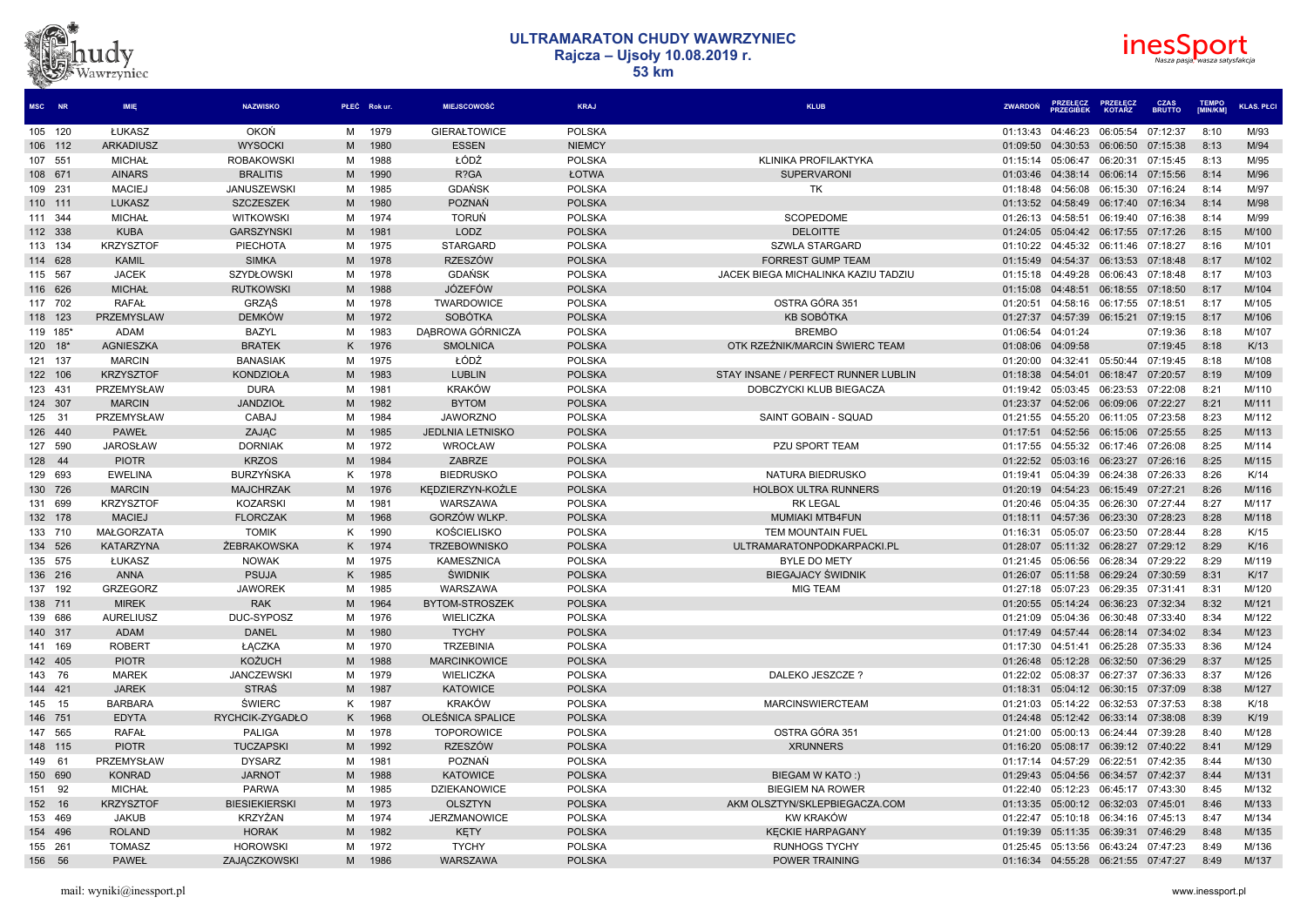



| MSC NR  |     | <b>IMIE</b>      | <b>NAZWISKO</b>    |    | PŁEĆ Rok ur. | <b>MIEJSCOWOŚĆ</b>     | <b>KRAJ</b>   | <b>KLUE</b>                                       | <b>ZWARDOŃ</b> | <b>PRZEŁĘCZ</b><br>PRZEGIBEK | <b>KOTARZ</b>     | <b>CZAS</b><br><b>BRUTTO</b> | <b>EMPO</b><br>[MIN/KM] | <b>KLAS. PŁCI</b> |
|---------|-----|------------------|--------------------|----|--------------|------------------------|---------------|---------------------------------------------------|----------------|------------------------------|-------------------|------------------------------|-------------------------|-------------------|
| 157 140 |     | <b>DAWID</b>     | <b>MARTINI</b>     | M  | 1991         | LEDZINY                | <b>POLSKA</b> | <b>REAL MADRID CF</b>                             | 01:27:01       | 05:09:04                     | 06:35:55 07:47:47 |                              | 8:50                    | M/138             |
| 158 564 |     | <b>KAROL</b>     | <b>SENDYKA</b>     | M  | 1985         | <b>RZESZOTARY</b>      | <b>POLSKA</b> |                                                   | 01:21:48       | 05:18:45                     | 06:47:58          | 07:49:42                     | 8:52                    | M/139             |
| 159 706 |     | <b>AGATA</b>     | <b>NOWAK</b>       | ĸ  | 1993         | <b>KATOWICE</b>        | <b>POLSKA</b> |                                                   | 01:26:37       | 05:16:10                     | 06:41:39          | 07:50:37                     | 8:53                    | K/20              |
| 160 604 |     | <b>JACEK</b>     | <b>POLAK</b>       | M  | 1980         | WARSZAWA               | <b>POLSKA</b> | <b>BIOTON</b>                                     | 01:16:08       | 05:01:05                     | 06:53:18          | 07:54:33                     | 8:57                    | M/140             |
| 161 364 |     | <b>SŁAWOMIR</b>  | <b>MAREK</b>       | M  | 1986         | ZAWOJA                 | <b>POLSKA</b> | <b>NIGHT RUNNERS</b>                              | 01:18:53       | 05:11:35                     | 06:42:47          | 07:54:35                     | 8:57                    | M/141             |
| 162 26  |     | <b>BARTOSZ</b>   | <b>KIEDROWSK</b>   | M  | 1987         | POZNAŃ                 | <b>POLSKA</b> | KAMIL LEŚNIAK FANPAGE                             | 01:15:12       | 05:14:17 06:42:44 07:55:25   |                   |                              | 8:58                    | M/142             |
| 163 283 |     | <b>MARIUSZ</b>   | <b>BOKŁAK</b>      | M  | 1976         | <b>PAWŁOWICE</b>       | <b>POLSKA</b> | <b>KLUB BIEGACZA FARTLEK</b>                      | 01:29:23       | 05:16:40                     | 06:56:16          | 07:55:26                     | 8:58                    | M/143             |
| 164 611 |     | <b>PAWEL</b>     | <b>MANELSKI</b>    | M  | 1984         | WARSZAWA               | <b>POLSKA</b> | <b>AD STRIDERS</b>                                | 01:24:07       | 05:07:18                     | 06:35:51          | 07:56:29                     | 8:59                    | M/144             |
| 165 271 |     | <b>SADOWSKI</b>  | <b>JAROSŁAW</b>    | M  | 1970         | <b>TORUŃ</b>           | <b>POLSKA</b> | T.S. OPATRUNKI TORUŃ                              | 01:23:13       | 05:08:35                     | 06:43:29          | 07:56:45                     | 9:00                    | M/145             |
| 166 428 |     | <b>FILIP</b>     | <b>MATEJAK</b>     | M  | 1988         | WARSZAWA               | <b>POLSKA</b> | <b>DESKI</b>                                      | 01:20:55       | 05:14:32 06:45:37 07:57:17   |                   |                              | 9:00                    | M/146             |
| 167 157 |     | <b>ANNA</b>      | <b>RUSIN</b>       | K  | 1981         | <b>PORABKA</b>         | <b>POLSKA</b> | <b>KECKIE HARPAGANY</b>                           | 01:23:17       | 05:24:45                     | 06:51:53          | 07:57:58                     | 9:01                    | K/21              |
| 168 672 |     | <b>SŁAWOMIR</b>  | <b>MALARCZYK</b>   | M  | 1985         | <b>KETY</b>            | <b>POLSKA</b> | <b>KECKIE HARPAGANY</b>                           | 01:23:19       | 05:24:43                     | 06:51:54          | 07:57:59                     | 9:01                    | M/147             |
| 169 154 |     | <b>MAREK</b>     | <b>PRONOBIS</b>    | M  | 1979         | <b>BYSTRA</b>          | <b>POLSKA</b> | <b>BWM TEAM</b>                                   | 01:20:06       | 05:08:06                     | 06:49:04          | 07:58:02                     | 9:01                    | M/148             |
| 170 266 |     | <b>MAREK</b>     | <b>BAWIEC</b>      | M  | 1975         | <b>WROCŁAW</b>         | <b>POLSKA</b> |                                                   | 01:22:35       | 05:23:24                     | 06:54:29          | 07:58:09                     | 9:01                    | M/149             |
| 171 150 |     | <b>WOJCIECH</b>  | KWAŚNICKI          | M  | 1976         | <b>STRZEBIELINO</b>    | <b>POLSKA</b> |                                                   | 01:27:53       | 05:26:13                     | 06:50:48 07:59:30 |                              | 9:03                    | M/150             |
| 172 204 |     | <b>BARTOSZ</b>   | <b>GRZYWINSKI</b>  | M  | 1980         | <b>TORUN</b>           | <b>POLSKA</b> |                                                   | 01:33:37       | 05:26:34                     | 06:53:19          | 07:59:35                     | 9:03                    | M/151             |
| 173 251 |     | <b>PAWEŁ</b>     | <b>BULIKOWSK</b>   | M  | 1973         | <b>SZCZECIN</b>        | <b>POLSKA</b> |                                                   | 01:23:41       | 05:18:08                     | 06:46:14          | 08:01:02                     | 9:05                    | M/152             |
| 174 349 |     | <b>MACIEK</b>    | LESZCZYŃSKI        | M  | 1984         | PIOTRKÓW TRYB          | <b>POLSKA</b> |                                                   | 01:23:06       | 05:18:26                     | 06:54:09          | 08:01:28                     | 9:05                    | M/153             |
| 175 294 |     | ADAM             | <b>GOZDALSKI</b>   | M  | 1985         | WARSAW                 | <b>POLSKA</b> |                                                   | 01:19:49       | 05:07:36                     | 06:36:25          | 08:01:41                     | 9:05                    | M/154             |
| 176 189 |     | <b>DOROTA</b>    | <b>NOWAK</b>       | K  | 1983         | <b>SZCZECIN</b>        | <b>POLSKA</b> | WIECZORNE BIEGANIE W SZCZECINIE                   | 01:30:50       | 05:30:13 06:57:10 08:02:04   |                   |                              | 9:06                    | K/22              |
| 177 328 |     | <b>DARIUSZ</b>   | <b>SERAFIN</b>     | M  | 1969         | <b>WISŁA MAŁA</b>      | <b>POLSKA</b> | KLUB BIEGACZA FARTLEK                             | 01:23:25       | 05:14:39                     | 06:50:55          | 08:02:08                     | 9:06                    | M/155             |
| 178 541 |     | <b>WOJTEK</b>    | <b>CHRUSZCZ</b>    | M  | 1981         | JASTRZEBIE-ZDRÓJ       | <b>POLSKA</b> | KLUB BIEGACZA FARTLEK                             | 01:24:21       | 05:10:04                     | 06:50:55          | 08:02:09                     | 9:06                    | M/156             |
| 179 14  |     | ŁUCJA            | <b>KASEJA</b>      | K  | 1986         | WARSZAWA               | <b>POLSKA</b> | NIEZŁA KORBA                                      | 01:24:35       | 05:22:37                     | 06:53:13          | 08:03:13                     | 9:07                    | K/23              |
| 180 768 |     | <b>BARBARA</b>   | <b>KUSIO</b>       | K  | 1983         | CHRZANÓW               | <b>POLSKA</b> | PARKRUN CHRZANÓW                                  | 01:24:54       | 05:23:59                     | 06:52:49          | 08:03:23                     | 9:07                    | K/24              |
| 181 530 |     | <b>RAFAŁ</b>     | <b>CICHY</b>       | M  | 1983         | CHRZANÓW               | <b>POLSKA</b> | PARKRUN CHRZANÓW                                  | 01:24:54       | 05:24:01                     | 06:52:48          | 08:03:24                     | 9:07                    | M/157             |
| 182 508 |     | <b>SŁAWOMIR</b>  | <b>GDOWSKI</b>     | M  | 1983         | <b>GLIWICE</b>         | <b>POLSKA</b> | <b>SPASIONE MIŚKI</b>                             | 01:20:50       | 05:23:44                     | 06:53:04          | 08:03:24                     | 9:07                    | M/158             |
| 183 617 |     | <b>MICHAŁ</b>    | <b>MORYS</b>       | M  | 1984         | <b>CHORZÓW</b>         | <b>POLSKA</b> | <b>GÓRSKIE ŚWIRY</b>                              | 01:24:08       | 05:08:57                     | 06:49:09          | 08:03:37                     | 9:07                    | M/159             |
| 184 606 |     | <b>ROBERT</b>    | <b>KRECZMAŃSKI</b> | M  | 1968         | ZALESIE GÓRNE          | <b>POLSKA</b> | <b>DREAM RUN</b>                                  | 01:21:37       | 05:19:06                     | 06:58:22          | 08:03:54                     | 9:08                    | M/160             |
| 185 366 |     | <b>KRZYSZTOF</b> | <b>PODGÓRSKI</b>   | М  | 1989         | ZEMBRZYCE              | <b>POLSKA</b> | <b>ZEMBRZYCE TEAM</b>                             | 01:22:31       | 05:20:45                     | 06:49:45          | 08:04:01                     | 9:08                    | M/161             |
| 186 475 |     | <b>JOANNA</b>    | <b>CHMIEL</b>      | K. | 1984         | <b>KRAKÓW</b>          | <b>POLSKA</b> | <b>FOREST GANG</b>                                | 01:37:54       | 05:38:09 07:05:53 08:05:01   |                   |                              | 9:09                    | K/25              |
| 187 331 |     | <b>DANIEL</b>    | <b>FILIPEK</b>     | M  | 1976         | <b>BRANIEWO</b>        | <b>POLSKA</b> |                                                   | 01:16:46       | 05:11:32                     | 06:45:04          | 08:05:38                     | 9:10                    | M/162             |
| 188 719 |     | <b>ARKADIUSZ</b> | <b>JÓZEFKO</b>     | M  | 1984         | <b>GDYNIA</b>          | <b>POLSKA</b> | KASZËBË                                           | 01:14:16       | 04:42:39 07:00:32            |                   | 08:06:10                     | 9:10                    | M/163             |
| 189 451 |     | <b>DARIUSZ</b>   | <b>KORNAK</b>      | M  | 1972         | <b>MUNINA</b>          | <b>POLSKA</b> | PKP CARGO                                         | 01:23:52       | 05:26:30                     | 07:00:58          | 08:06:22                     | 9:11                    | M/164             |
| 190 620 |     | <b>MARIUSZ</b>   | <b>BŁEDOWSKI</b>   | M  | 1976         | WŁOCŁAWEK              | <b>POLSKA</b> | <b>WŁOCŁAWEK TEAM</b>                             | 01:23:27       | 05:26:33                     | 07:00:58          | 08:06:22                     | 9:11                    | M/165             |
| 191 20  |     | KAMILA           | <b>GALA</b>        | K  | 1981         | WARSZAWA               | <b>POLSKA</b> | NAPRZÓD MŁOCINY                                   | 01:26:11       | 05:25:53                     | 06:54:23          | 08:06:50                     | 9:11                    | K/26              |
| 192 480 |     | <b>MONIKA</b>    | <b>DZIERŻEŃSKA</b> |    | 1974         | <b>GDAŃSK</b>          | <b>POLSKA</b> | AKADEMIA BIEGOWA KIEŁPINO I KARTUZY               | 01:26:47       | 05:34:50                     | 07:01:38          | 08:07:15                     | 9:12                    | K/27              |
| 193 471 |     | RAFAŁ            | <b>PAWLICZAK</b>   | M  | 1974         | PILCHOWO               | <b>POLSKA</b> | FIZJOBIEGCZE SZCZECIN                             | 01:22:11       | 05:22:20                     | 06:50:29          | 08:08:04                     | 9:13                    | M/166             |
| 194 398 |     | <b>PIOTR</b>     | KAMIŃSKI           | M  | 1977         | SOSNOWIEC              | <b>POLSKA</b> | <b>FRACHT FWO RUNNING TEAM</b>                    | 01:25:22       | 05:35:36                     | 07:00:03          | 08:09:14                     | 9:14                    | M/167             |
| 195 119 |     | <b>WOJCIECH</b>  | OSZCZEDA           | м  | 1975         | STRZELCE OPOLSKIE      | <b>POLSKA</b> | <b>GMINA STRZELCE OPOLSKIE</b>                    | 01:16:56       | 05:24:12                     | 07:05:43          | 08:11:45                     | 9:17                    | M/168             |
| 196 755 |     | <b>JANUSZ</b>    | <b>LEWANDOWSK</b>  | M  | 1972         | <b>TARNOWSKIE GÓRY</b> | <b>POLSKA</b> |                                                   | 01:25:25       | 05:35:21                     | 07:03:10 08:11:55 |                              | 9:17                    | M/169             |
| 197 744 |     | <b>ANDRZEJ</b>   | ZALEWSKI           | M  | 1985         | <b>KRAKÓW</b>          | <b>POLSKA</b> |                                                   | 01:18:24       | 05:14:19                     | 06:51:49          | 08:12:32                     | 9:18                    | M/170             |
| 198 240 |     | <b>KRZYSZTOF</b> | <b>KMITA</b>       | M  | 1985         | <b>KRAKÓW</b>          | <b>POLSKA</b> | WOOD&STEEL KRZYSZTOF KMITA                        | 01:18:32       | 05:13:42  06:51:42  08:12:32 |                   |                              | 9:18                    | M/171             |
| 199 278 |     | <b>KRZYSZTOF</b> | KOC                | M  | 1976         | POZNAŃ                 | <b>POLSKA</b> |                                                   | 01:19:41       | 05:30:21                     | 07:10:32 08:12:39 |                              | 9:18                    | M/172             |
| 200 600 |     | <b>MARCIN</b>    | <b>DUDA</b>        | M  | 1980         | POZNAŃ                 | <b>POLSKA</b> | OFIX.PL BIKE TEAM / 31 BAZA LOTNICTWA TAKTYCZNEGO | 01:26:51       | 05:21:43  06:51:14  08:13:28 |                   |                              | 9:19                    | M/173             |
| 201 66  |     | <b>MICHAŁ</b>    | ZAWADA             | м  | 1975         | <b>TORUŃ</b>           | <b>POLSKA</b> | SPRYTNE WIEWIÓRKI                                 | 01:24:00       | 05:19:11 06:53:27            |                   | 08:13:41                     | 9:19                    | M/174             |
| 202 122 |     | <b>PIOTR</b>     | <b>LEŚNIAK</b>     | M  | 1975         | WARSZAWA               | <b>POLSKA</b> |                                                   | 01:23:47       | 05:22:57                     | 07:00:23          | 08:13:49                     | 9:19                    | M/175             |
| 203 411 |     | <b>DAREN</b>     | <b>MAŁEK</b>       | M  | 1990         | RUDA ŚLĄSKA            | <b>POLSKA</b> |                                                   | 01:18:54       | 05:25:49                     | 06:54:52 08:13:52 |                              | 9:19                    | M/176             |
| 204 468 |     | <b>JOANNA</b>    | <b>GWIAZDOWSKA</b> | K  | 1980         | <b>USTRON</b>          | <b>POLSKA</b> | <b>FANTASTIC TEAM</b>                             | 01:21:13       | 05:38:40 07:06:08 08:13:56   |                   |                              | 9:19                    | K/28              |
| 205 138 |     | ADAM             | ZARZECZNY          | M  | 1963         | <b>SZCZECIN</b>        | <b>POLSKA</b> | <b>SZCZECIN BEZRZECZE</b>                         | 01:23:52       | 05:21:48                     | 06:56:54          | 08:14:02                     | 9:19                    | M/177             |
| 206 320 |     | <b>MONIKA</b>    | <b>KUCNER</b>      | ĸ  | 1971         | <b>KAKOLEWO</b>        | <b>POLSKA</b> | <b>ALBERTS TEAM</b>                               | 01:29:15       | 05:46:03                     | 07:11:53          | 08:15:48                     | 9:21                    | K/29              |
| 207 282 |     | <b>DAWID</b>     | WEISSENSTEINER     | м  | 1987         | MROCZKOWA              | <b>POLSKA</b> |                                                   | 01:28:15       | 05:20:21                     | 07:05:29          | 08:16:14                     | 9:22                    | M/178             |
| 208     | 195 | <b>RAFAŁ</b>     | <b>BUJNOWSKI</b>   | M  | 1977         | WARSZAWA               | <b>POLSKA</b> |                                                   | 01:26:27       | 05:20:56 07:02:56            |                   | 08:16:34                     | 9:22                    | M/179             |
|         |     |                  |                    |    |              |                        |               |                                                   |                |                              |                   |                              |                         |                   |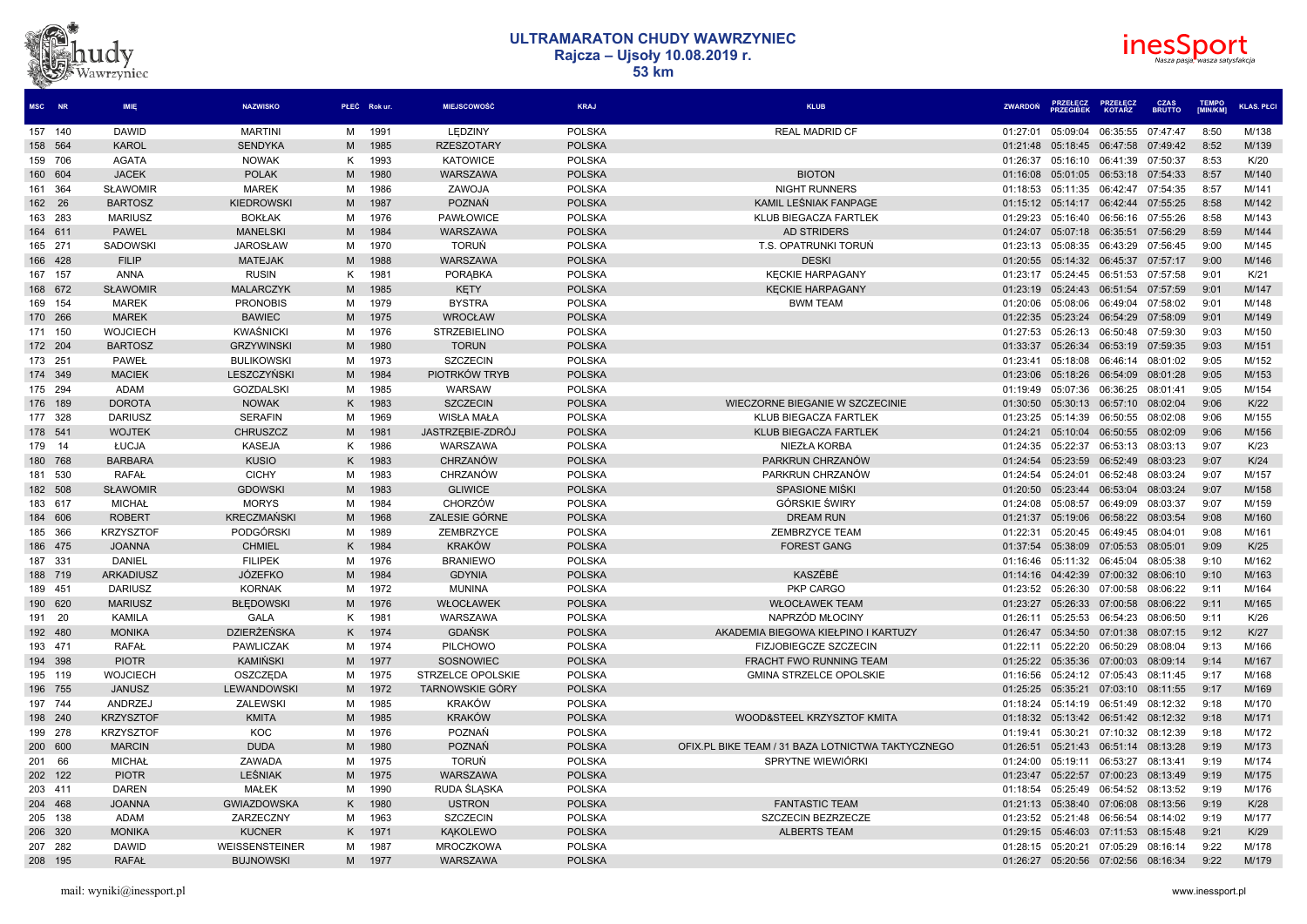



| MSC NR  | IMIE              | <b>NAZWISKO</b>     |    | PŁEĆ Rokur. | MIEJSCOWOŚĆ           | <b>KRAJ</b>   | <b>KLUB</b>                          | <b>ZWARDON</b> | <b>PRZEGIREK</b>                       | <b>KOTARZ</b> | <b>BRUTTO</b> | <b>IMIN/KM1</b> | <b>KLAS, PŁCI</b> |
|---------|-------------------|---------------------|----|-------------|-----------------------|---------------|--------------------------------------|----------------|----------------------------------------|---------------|---------------|-----------------|-------------------|
| 209 165 | <b>ILONA</b>      | <b>RYBARCZYK</b>    | K  | 1989        | KOŁO                  | <b>POLSKA</b> | <b>HUSARIA RACE TEAM</b>             | 01:21:06       | 05:24:44                               | 07:03:13      | 08:17:35      | 9:23            | K/30              |
| 210 238 | <b>AGNIESZKA</b>  | <b>SMIGIELSKA</b>   | K  | 1981        | <b>ORCHOWO</b>        | <b>POLSKA</b> | <b>NIGHT RUNNERS</b>                 | 01:24:49       | 05:25:29                               | 06:59:57      | 08:17:40      | 9:23            | K/31              |
| 211 290 | ŁUKASZ            | <b>BONCZEK</b>      | М  | 1985        | WARSZAWA              | <b>POLSKA</b> | <b>EXATEL RUNNING TEAM</b>           |                | 01:27:12 05:35:05 07:09:21             |               | 08:17:43      | 9:23            | M/180             |
| 212 69  | <b>DOMINIK</b>    | <b>TOMASZEWSKI</b>  | M  | 1981        | <b>LESZNO</b>         | <b>POLSKA</b> | <b>WILLSOOR</b>                      |                | 01:17:02 05:19:58                      | 06:56:43      | 08:17:56      | 9:24            | M/181             |
| 213 148 | <b>TOMASZ</b>     | <b>SIKORA</b>       | М  | 1982        | DABROWA GÓRNICZA      | <b>POLSKA</b> | OKLAHOMA                             | 01:28:36       | 05:42:08                               | 07:08:46      | 08:18:19      | 9:24            | M/182             |
| 214 177 | <b>MAREK</b>      | <b>SCHWARZ</b>      | M  | 1985        | SWARZEDZ              | <b>POLSKA</b> | <b>PRO366</b>                        | 01:22:29       | 05:45:54                               | 07:13:06      | 08:19:21      | 9:25            | M/183             |
| 215 554 | <b>PIOTR</b>      | <b>MACKOWSKI</b>    | м  | 1983        | <b>GDAŃSK</b>         | <b>POLSKA</b> |                                      | 01:33:41       | 05:38:07                               | 07:05:24      | 08:19:22      | 9:25            | M/184             |
| 216 610 | <b>KAMIL</b>      | <b>KASPRZYK</b>     | M  | 1980        | KIELCE                | <b>POLSKA</b> | <b>HIT I MAGIA</b>                   |                | 01:19:34 05:19:56                      | 06:55:25      | 08:19:59      | 9:26            | M/185             |
| 217 272 | <b>JOANNA</b>     | <b>PAWLIK</b>       | K  | 1978        | ŻYWIEC                | <b>POLSKA</b> |                                      | 01:34:18       | 05:41:04                               | 07:11:56      | 08:20:01      | 9:26            | K/32              |
| 218 85  | <b>MICHAŁ</b>     | <b>BARANOWSKI</b>   | M  | 1983        | WYSZKÓW               | <b>POLSKA</b> | MORALNI ZWYCIEZCY                    |                | 01:27:15 05:30:34 06:58:35 08:20:40    |               |               | 9:27            | M/186             |
| 219 285 | PRZEMYSŁAW        | <b>JAS</b>          | м  | 1985        | DABROWA GÓRNICZA      | <b>POLSKA</b> |                                      | 01:16:59       | 05:44:03                               | 07:18:08      | 08:20:41      | 9:27            | M/187             |
| 220 358 | <b>DOROTA</b>     | <b>PAKULSKA</b>     | Κ  | 1976        | <b>SUCHY LAS</b>      | <b>POLSKA</b> |                                      | 01:28:08       | 05:47:17                               | 07:17:43      | 08:22:15      | 9:29            | K/33              |
| 221 424 | <b>GRZEGORZ</b>   | <b>BOGUSZ</b>       | M  | 1979        | WARSZAWA              | <b>POLSKA</b> |                                      | 01:25:07       | 05:25:32 07:09:46                      |               | 08:22:46      | 9:29            | M/188             |
| 222 83  | <b>PRZEMEK</b>    | ZAIK                | M  | 1980        | LUSZOWICE             | <b>POLSKA</b> |                                      |                | 01:19:48  05:29:45  07:03:18           |               | 08:22:54      | 9:29            | M/189             |
| 223 58  | <b>PAWEŁ</b>      | <b>SKOTNICKI</b>    | М  | 1988        | <b>GLIWICE</b>        | <b>POLSKA</b> |                                      | 01:24:04       | 05:32:24                               | 07:10:53      | 08:23:40      | 9:30            | M/190             |
| 224 509 | <b>BEATA</b>      | <b>WICHER</b>       | K  | 1991        | <b>KRAKÓW</b>         | <b>POLSKA</b> |                                      | 01:34:08       | 05:43:03                               | 07:14:36      | 08:25:38      | 9:32            | K/34              |
| 225 737 | <b>KONRAD</b>     | <b>HABA</b>         | М  | 1986        | <b>KRAKÓW</b>         | <b>POLSKA</b> |                                      |                | 01:25:14 05:41:33 07:10:42             |               | 08:25:55      | 9:33            | M/191             |
| 226 219 | <b>MONIKA</b>     | <b>PIASECKA</b>     | K  | 1975        | WARSZAWA              | <b>POLSKA</b> |                                      |                | 01:35:14 05:46:48 07:18:54             |               | 08:26:36      | 9:34            | K/35              |
| 227 437 | LUKASZ            | <b>OSICA</b>        | м  | 1983        | <b>ŚWIETOCHŁOWICE</b> | <b>POLSKA</b> |                                      | 01:28:05       | 05:41:04                               | 07:16:10      | 08:27:05      | 9:34            | M/192             |
| 228 380 | <b>ANNA</b>       | <b>MADEJ</b>        | Κ  | 1977        | <b>KATOWICE</b>       | <b>POLSKA</b> | <b>VEGE RUNNERS</b>                  |                | 01:27:53  05:41:05  07:16:10  08:27:05 |               |               | 9:34            | K/36              |
| 229 296 | <b>TOMASZ</b>     | KANIA               | м  | 1975        | <b>CHORZÓW</b>        | <b>POLSKA</b> |                                      | 01:23:31       | 05:17:09                               | 07:06:41      | 08:27:28      | 9:34            | M/193             |
| 230 303 | <b>GRZEGORZ</b>   | WASZTYL             | M  | 1973        | <b>KATOWICE</b>       | <b>POLSKA</b> |                                      | 01:23:35       | 05:17:02                               | 07:06:06      | 08:27:28      | 9:34            | M/194             |
| 231 359 | <b>KRZYSZTOF</b>  | <b>JANKOWIAK</b>    | M  | 1978        | <b>KROSINKO</b>       | <b>POLSKA</b> | <b>MARCO</b>                         | 01:32:06       | 05:46:37                               | 07:19:07      | 08:27:32      | 9:35            | M/195             |
| 232 408 | <b>MICHAŁ</b>     | <b>CZUCZ</b>        | M  | 1983        | CHRZANÓW              | <b>POLSKA</b> | PARKRUN CHRZANÓW                     |                | 01:23:24 05:42:27                      | 07:14:37      | 08:27:36      | 9:35            | M/196             |
| 233 306 | AGNIESZKA         | <b>ADAMSKA</b>      | K  | 1975        | WROCŁAW               | <b>POLSKA</b> | <b>KS STASZEWSCY</b>                 | 01:30:53       | 05:46:40 07:24:22 08:27:47             |               |               | 9:35            | K/37              |
| 234 591 | <b>ANTONI</b>     | <b>STEFAŃSKI</b>    | M  | 1965        | LEDZINY               | <b>POLSKA</b> | LONGER 7                             | 01:26:49       | 05:38:37                               | 07:10:25      | 08:28:03      | 9:35            | M/197             |
| 235 442 | <b>JADWIGA</b>    | <b>MARCINKOWSKA</b> | K  | 1970        | <b>ROZGARTY</b>       | <b>POLSKA</b> |                                      | 01:28:25       | 05:37:26 07:10:34                      |               | 08:28:20      | 9:35            | K/38              |
| 236 562 | <b>LUKASZ</b>     | <b>CYGAN</b>        | M  | 1984        | <b>KRAKOW</b>         | <b>POLSKA</b> | <b>HAJIME</b>                        |                | 01:26:49  05:20:44  07:01:25           |               | 08:28:42      | 9:36            | M/198             |
| 237 504 | PAWEŁ             | <b>STROCZYŃSK</b>   | м  | 1980        | <b>TYCHY</b>          | <b>POLSKA</b> |                                      | 01:26:34       | 05:38:12 07:14:53                      |               | 08:28:44      | 9:36            | M/199             |
| 238 194 | <b>SEBASTIAN</b>  | <b>PŁONKA</b>       | M  | 1981        | <b>KRAKÓW</b>         | <b>POLSKA</b> |                                      |                | 01:25:42  05:31:54  07:10:52  08:29:09 |               |               | 9:36            | M/200             |
| 239 752 | <b>TOMASZ</b>     | <b>PSZONAK</b>      | м  | 1995        | <b>ŚWIĘTOCHŁOWICE</b> | <b>POLSKA</b> |                                      | 01:24:11       | 05:36:44 07:19:00                      |               | 08:29:11      | 9:36            | M/201             |
| 240 383 | <b>WOJTEK</b>     | <b>GRZYWIŃSKI</b>   | M  | 1985        | <b>TORUŃ</b>          | <b>POLSKA</b> |                                      | 01:33:47       | 05:44:41                               | 07:12:35      | 08:29:13      | 9:36            | M/202             |
| 241 657 | <b>ALEKSANDRA</b> | <b>GRUSZKA</b>      | K  | 1984        | BOGUSZÓW-GORCE        | <b>POLSKA</b> |                                      | 01:18:02       | 05:18:47                               | 07:04:47      | 08:29:42      | 9:37            | K/39              |
| 242 246 | <b>MARCIN</b>     | <b>WARKOCZ</b>      | M  | 1982        | SIEMIANOWICE ŚLASKIE  | <b>POLSKA</b> | SON OF JUPITER                       |                | 01:34:25  05:52:02  07:20:06           |               | 08:31:22      | 9:39            | M/203             |
| 243 684 | <b>ARKADIUSZ</b>  | <b>BARTULA</b>      | М  | 1976        | <b>BRZESZCZE</b>      | <b>POLSKA</b> |                                      | 01:27:07       | 05:53:59 07:24:34                      |               | 08:32:08      | 9:40            | M/204             |
| 244 581 | <b>LESZEK</b>     | <b>POREMBSKI</b>    | M  | 1964        | <b>WARSZAWA</b>       | <b>POLSKA</b> |                                      | 01:26:36       | 05:25:28                               | 07:08:19      | 08:32:13      | 9:40            | M/205             |
| 245 522 | <b>WOJCIECH</b>   | <b>MARCINEK</b>     | M  | 1975        | <b>TRZEBOWNISKO</b>   | <b>POLSKA</b> | WARSZTAT RUCHU KATARZYNA ŻEBRAKOWSKA | 01:22:38       | 05:38:08                               | 07:12:11      | 08:33:26      | 9:41            | M/206             |
| 246 335 | <b>KRZYSZTOF</b>  | <b>MACHAJ</b>       | M  | 1990        | OSTRZESZÓW            | <b>POLSKA</b> | AKTYWNY OSTRZESZÓW                   | 01:31:09       | 05:46:40 07:24:28                      |               | 08:33:34      | 9:41            | M/207             |
| 247 255 | ŁUKASZ            | <b>NAWROT</b>       | м  | 1984        | <b>ŚWIETOCHŁOWICE</b> | <b>POLSKA</b> | <b>BIEG Z CHRYSTUSEM!</b>            | 01:30:45       | 05:37:08 07:20:23                      |               | 08:34:43      | 9:43            | M/208             |
| 248 449 | <b>TOMASZ</b>     | <b>LOSKA</b>        | M  | 1990        | ŁAZISKA GÓRNE         | <b>POLSKA</b> |                                      |                | 01:21:16 05:30:51 07:09:23 08:35:12    |               |               | 9:43            | M/209             |
| 249 770 | <b>MICHAŁ</b>     | <b>LISICA</b>       | м  | 1978        | <b>RADOM</b>          | <b>POLSKA</b> | <b>STREET RUN RADOM</b>              | 01:25:56       | 05:27:26                               | 07:15:26      | 08:35:26      | 9:44            | M/210             |
| 250 355 | <b>JOANNA</b>     | KUJAWSKA-FREJLICH   | K. | 1985        | <b>GDYNIA</b>         | <b>POLSKA</b> | <b>ALTEMEDIA TEAM</b>                | 02:00:58       | 05:47:46 07:22:27                      |               | 08:35:35      | 9:44            | K/40              |
| 251 393 | <b>RADOSŁAW</b>   | <b>CHOJNACK</b>     | М  | 1980        | <b>BYTOM</b>          | <b>POLSKA</b> |                                      | 01:28:33       | 05:27:25 07:08:26                      |               | 08:36:22      | 9:45            | M/211             |
| 252 571 | <b>DAMIAN</b>     | <b>RASZKA</b>       | M  | 1978        | PIŁA                  | <b>POLSKA</b> | YOU CAN BE INTERACTIVE               |                | 01:33:32  05:41:10  07:10:59           |               | 08:36:25      | 9:45            | M/212             |
| 253 287 | <b>DAMIAN</b>     | <b>BUGAJNY</b>      | М  | 1975        | <b>KALISZ</b>         | <b>POLSKA</b> | SUPERMARATON KALISZ                  | 01:27:06       | 05:21:13 07:08:39                      |               | 08:36:31      | 9:45            | M/213             |
| 254 464 | <b>MARTA</b>      | <b>RUTKOWSKA</b>    | K  | 1989        | <b>BYSTRZYCA</b>      | <b>POLSKA</b> | WATAHA GRUPA TRENINGOWA              | 01:25:44       | 05:35:57                               | 07:11:38      | 08:37:00      | 9:45            | K/41              |
| 255 409 | <b>MARCIN</b>     | KUŚ                 | м  | 1978        | <b>GRODKÓW</b>        | <b>POLSKA</b> |                                      | 01:18:25       | 05:25:10 07:20:47                      |               | 08:37:22      | 9:46            | M/214             |
| 256 487 | <b>WOJCIECH</b>   | <b>BRAUNER</b>      | M  | 1982        | WODZISŁAW ŚLĄSKI      | <b>POLSKA</b> | FORMA WODZISLAW ŚLĄSKI               |                | 01:31:52 05:50:07                      | 07:20:31      | 08:38:29      | 9:47            | M/215             |
| 257 549 | <b>MICHAŁ</b>     | <b>SZEWCZYK</b>     | м  | 1980        | ZDUŃSKA WOLA          | <b>POLSKA</b> | <b>BBL ZDUŃSKA WOLA</b>              | 01:26:13       | 05:42:59                               | 07:22:44      | 08:39:05      | 9:48            | M/216             |
| 258 674 | <b>MILENA</b>     | ZIÓŁKOWSKA          | Κ  | 1988        | WARSZAWA              | <b>POLSKA</b> | <b>SBRT</b>                          |                | 01:28:37  05:46:25  07:27:58  08:39:27 |               |               | 9:48            | K/42              |
| 259 190 | <b>ALEKSANDER</b> | <b>STASIK</b>       | м  | 1979        | <b>GLINNO</b>         | <b>POLSKA</b> |                                      |                | 01:37:52 05:41:53 07:30:44             |               | 08:39:42      | 9:48            | M/217             |
| 260 728 | <b>KRZYSZTOF</b>  | <b>ŻUROWSKI</b>     | M  | 1998        | <b>KICIN</b>          | <b>POLSKA</b> |                                      |                | 01:26:11 06:02:45 07:43:07             |               | 08:39:43      | 9:48            | M/218             |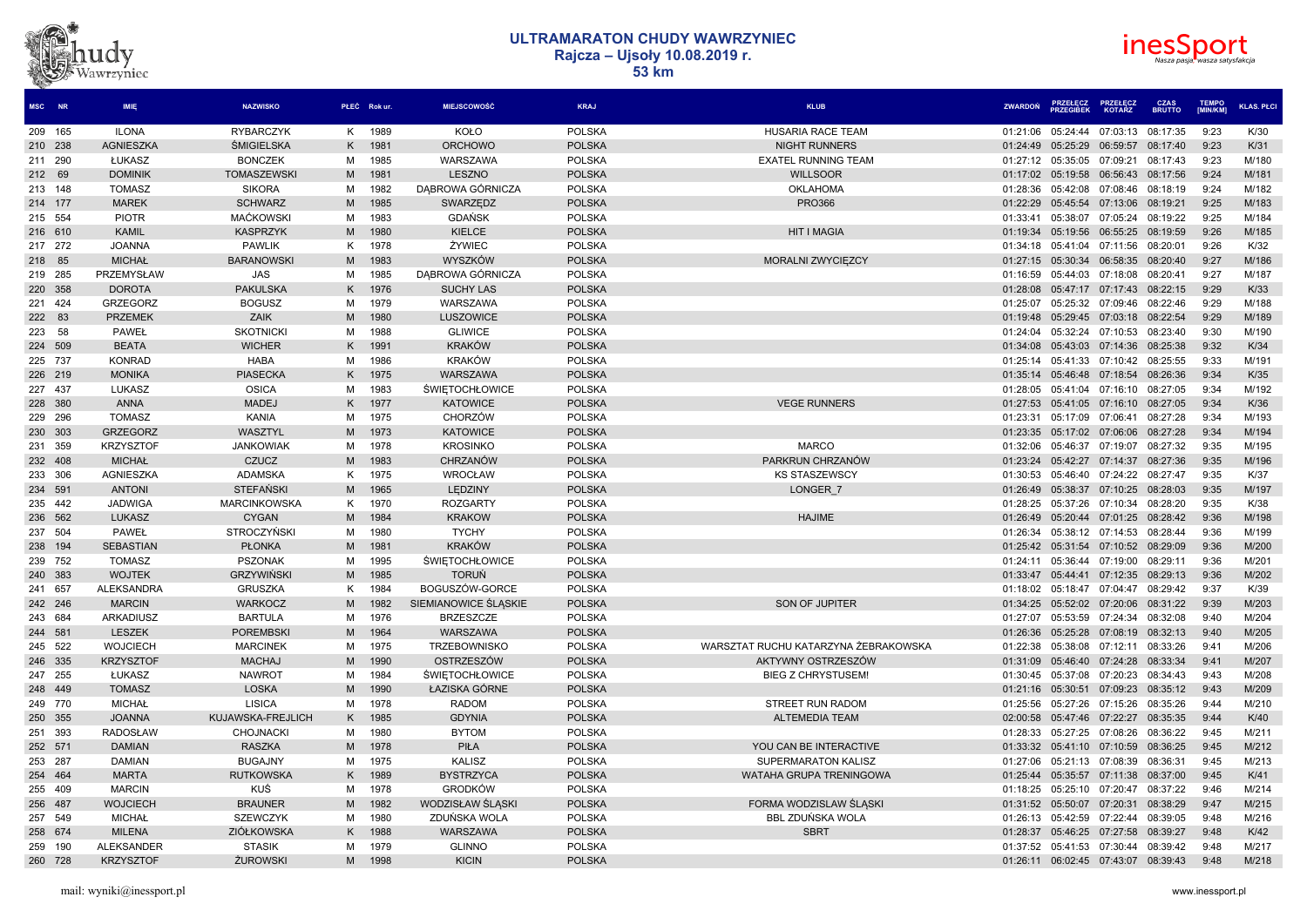# dvz Vawrzyniec



| MSC NR  |     | <b>IMIE</b>      | <b>NAZWISKO</b>     |   | PŁEĆ Rokur. | <b>MIEJSCOWOŚĆ</b>         | <b>KRAJ</b>   | <b>KLUB</b>                             | <b>ZWARDON</b>    | <b>PRZEŁĘCZ</b><br><b>PRZEGIBEK</b> | <b>PRZEŁECZ</b><br><b>KOTARZ</b>       | <b>CZAS</b><br><b>BRUTTO</b> | <b>TEMPO</b><br>[MIN/KM] | <b>KLAS, PŁCI</b> |
|---------|-----|------------------|---------------------|---|-------------|----------------------------|---------------|-----------------------------------------|-------------------|-------------------------------------|----------------------------------------|------------------------------|--------------------------|-------------------|
| 261 724 |     | <b>MARIUSZ</b>   | <b>BINEK</b>        | M | 1979        | OSTRÓW WIELKOPOLSKI        | <b>POLSKA</b> | KS FABRYKA BIEGANIA OSTRÓW WIELKOPOLSKI | 01:20:54          |                                     | 05:30:57 07:12:24                      | 08:40:04                     | 9:49                     | M/219             |
| 262 427 |     | <b>KRYSTIAN</b>  | <b>NOGA</b>         | M | 1982        | WODZISŁAW ŚLASKI           | <b>POLSKA</b> | FORMA WODZISŁAW ŚLĄSKI                  |                   |                                     | 01:31:52 05:45:42 07:20:30             | 08:40:34                     | 9:49                     | M/220             |
| 263 237 |     | <b>MAREK</b>     | LUSZTYN             | M | 1977        | WARSZAWA                   | <b>POLSKA</b> |                                         | 01:22:26          | 05:32:55                            | 07:19:23                               | 08:41:10                     | 9:50                     | M/221             |
| 264 325 |     | ARKADIUSZ        | <b>DOBRZYŃSKI</b>   | M | 1974        | <b>CZESTOCHOWA</b>         | <b>POLSKA</b> | ZABIEGANI CZESTOCHOWA                   | 01:29:51          |                                     | 05:42:38 07:18:34                      | 08:44:44                     | 9:54                     | M/222             |
| 265 333 |     | <b>KAROLINA</b>  | <b>KUBIAK</b>       | ĸ | 1977        | WEJHEROWO                  | <b>POLSKA</b> | <b>EXCALIBUR</b>                        | 01:32:31          | 06:04:37                            | 07:36:58                               | 08:45:48                     | 9:55                     | K/43              |
| 266 81  |     | <b>DAGMARA</b>   | <b>WYSOCKA</b>      | K | 1980        | <b>ESSEN</b>               | <b>NIEMCY</b> |                                         | 01:26:06          | 05:48:16                            | 07:28:01                               | 08:47:32                     | 9:57                     | K/44              |
| 267 286 |     | <b>MACIEJ</b>    | <b>FORTUNA</b>      | м | 1976        | <b>RADOM</b>               | <b>POLSKA</b> | <b>WATAHA RUNNERS RADOM</b>             | 01:33:26          | 05:51:38                            | 07:26:24                               | 08:47:58                     | 9:58                     | M/223             |
| 268 552 |     | <b>MAREK</b>     | <b>KŁODAWSKI</b>    | M | 1978        | <b>BRATIAN</b>             | <b>POLSKA</b> | <b>KLODASIE</b>                         | 01:26:41          |                                     | 05:34:12 07:24:35                      | 08:49:00                     | 9:59                     | M/224             |
| 269 399 |     | <b>MICHAŁ</b>    | <b>DULIAN</b>       | м | 1982        | RUDA SLASKA                | <b>POLSKA</b> | <b>BIEG Z CHRYSTUSEM</b>                | 01:31:23          | 05:50:04                            | 07:32:38                               | 08:49:39                     | 10:00                    | M/225             |
| 270 36  |     | <b>EMIL</b>      | <b>DUCH</b>         | M | 1985        | WARSZAWA                   | <b>POLSKA</b> | <b>JB WARSAW</b>                        | 01:30:04          | 06:01:48                            | 07:36:20                               | 08:49:45                     | 10:00                    | M/226             |
| 271 390 |     | BŁAŻEJ           | <b>KONEWKA</b>      | M | 1987        | <b>JAWORZNO</b>            | <b>POLSKA</b> |                                         | 01:29:00          | 05:37:53                            | 07:21:42                               | 08:50:07                     | 10:00                    | M/227             |
| 272 181 |     | <b>ADAM</b>      | <b>JOHNA</b>        | M | 1982        | <b>TYCHY</b>               | <b>POLSKA</b> | PRESS-GLASS BIEGAMY I WSPIERAMY         |                   |                                     | 01:24:50 05:45:43 07:27:53 08:50:19    |                              | 10:00                    | M/228             |
| 273 369 |     | PRZEMYSŁAW       | <b>STASZKIEWICZ</b> | M | 1974        | <b>WROCŁAW</b>             | <b>POLSKA</b> |                                         | 01:32:11          | 06:02:30                            | 07:38:52                               | 08:50:23                     | 10:00                    | M/229             |
| 274 368 |     | <b>BARTEK</b>    | <b>KOŁDEJ</b>       | M | 1975        | WARSZAWA                   | <b>POLSKA</b> |                                         | 01:25:36          |                                     | 05:48:02 07:24:30 08:50:23             |                              | 10:00                    | M/230             |
| 275 198 |     | <b>MACIEJ</b>    | <b>DZIKI</b>        | M | 1979        | <b>ROGOŹNIK</b>            | <b>POLSKA</b> | JAK DZIK W SZYSZKI                      | 01:41:03          |                                     | 06:10:02 07:39:12 08:50:44             |                              | 10:01                    | M/231             |
| 276 321 |     | <b>PAWEŁ</b>     | <b>JURASZ</b>       | M | 1970        | <b>GRODZISK MAZOWIECKI</b> | <b>POLSKA</b> | DOGON GRODZISK MAZOWIECKI               | 01:20:59          |                                     | 05:45:56 07:28:30                      | 08:50:49                     | 10:01                    | M/232             |
| 277 483 |     | <b>TOMASZ</b>    | <b>JAKUBIEC</b>     | м | 1986        | CHRZANÓW MAŁY              | <b>POLSKA</b> | DOGOŃ GRODZISK MAZOWIECKI               | 01:25:16          |                                     | 05:31:04 07:28:32 08:50:51             |                              | 10:01                    | M/233             |
| 278     | 107 | <b>BOGDAN</b>    | <b>WILK</b>         | M | 1967        | <b>BIELSKO-BIAŁA</b>       | <b>POLSKA</b> | <b>WILKI</b>                            | 01:13:15          | 05:49:38                            | 07:32:38                               | 08:51:25                     | 10:02                    | M/234             |
| 279 667 |     | <b>TOMASZ</b>    | SZYMANOWSKI         | м | 1987        | <b>GLIWICE</b>             | <b>POLSKA</b> |                                         | 01:21:27          |                                     | 05:54:02 07:36:52 08:52:02             |                              | 10:02                    | M/235             |
| 280 23  |     | <b>EDYTA</b>     | GOGÓŁ-IŻOWSKA       | K | 1987        | WARSZAWA                   | <b>POLSKA</b> | <b>SMASHING PAPKINS</b>                 | 01:31:07          |                                     | 06:02:11 07:37:23 08:52:36             |                              | 10:03                    | K/45              |
| 281 517 |     | <b>MARIA</b>     | <b>BALINSKA</b>     | K | 1976        | RZESZÓW                    | <b>POLSKA</b> | <b>COMBAT</b>                           | 01:30:47          | 05:50:26                            | 07:27:25                               | 08:53:55                     | 10:04                    | K/46              |
| 282 516 |     | <b>ARTUR</b>     | <b>TUCZAPSKI</b>    | M | 1958        | <b>RUDZNA MAŁA</b>         | <b>POLSKA</b> | <b>COMBAT</b>                           | 01:30:47          |                                     | 05:50:24 07:27:27                      | 08:53:55                     | 10:04                    | M/236             |
| 283 352 |     | <b>KRZYSZTOF</b> | <b>GAWEŁ</b>        | M | 1974        | PSZÓW                      | <b>POLSKA</b> | FORMA WODZISŁAW ŚL                      | 01:26:19          | 05:54:31                            | 07:37:55                               | 08:54:10                     | 10:05                    | M/237             |
| 284 573 |     | <b>MIROSŁAW</b>  | <b>RAK</b>          | M | 1989        | <b>IŁOWNICA</b>            | <b>POLSKA</b> |                                         |                   |                                     | 07:31:20                               | 08:54:11                     | 10:05                    | M/238             |
| 285 225 |     | <b>GRZEGORZ</b>  | <b>STOLARZ</b>      | м | 1977        | ZABAWA                     | <b>POLSKA</b> | NIEPOŁOMICE BIEGAJA                     | 01:25:39          |                                     | 05:47:37 07:36:10                      | 08:54:41                     | 10:05                    | M/239             |
| 286 700 |     | <b>LENA</b>      | <b>RORAT</b>        | K | 1982        | <b>CHEŁM</b>               | <b>POLSKA</b> | <b>CHEŁM BIEGA</b>                      |                   |                                     | 01:34:28  05:53:52  07:37:46  08:57:15 |                              | 10:08                    | K/47              |
| 287 184 |     | <b>JACEK</b>     | <b>NAWROCKI</b>     | M | 1965        | ZAŁOM                      | <b>POLSKA</b> |                                         | 01:34:14          | 05:53:44                            | 07:41:37                               | 08:58:04                     | 10:09                    | M/240             |
| 288 353 |     | <b>MARCIN</b>    | <b>GWIZDEK</b>      | M | 1993        | <b>SIECHNICE</b>           | <b>POLSKA</b> | <b>SOVATEAM</b>                         | 01:16:13          | 05:45:06                            | 07:30:08                               | 08:59:36                     | 10:11                    | M/241             |
| 289 722 |     | <b>TOMASZ</b>    | <b>GULA</b>         | M | 1985        | WARSZAWA                   | <b>POLSKA</b> | GBY                                     | 01:33:28          | 06:02:37                            | 07:38:22                               | 09:01:46                     | 10:13                    | M/242             |
| 290 362 |     | <b>ZENON</b>     | <b>GAJEWSKI</b>     | M | 1955        | <b>CZESTOCHOWA</b>         | <b>POLSKA</b> | ZABIEGANI CZESTOCHOWA                   | 01:34:09          | 05:53:39                            | 07:50:08                               | 09:01:49                     | 10:13                    | M/243             |
| 291 98  |     | <b>TOMASZ</b>    | <b>MARCINOWSK</b>   | M | 1984        | <b>JAWORZNO</b>            | <b>POLSKA</b> | <b>KB MCKIS JAWORZNO</b>                | 01:30:43          | 06:01:28                            | 07:47:39                               | 09:04:20                     | 10:16                    | M/244             |
| 292 734 |     | <b>MICHAŁ</b>    | <b>WALECKI</b>      | M | 1972        | <b>CZARKÓW</b>             | <b>POLSKA</b> | FILIP NA 21-SZYM BIEGU                  | 01:29:52          |                                     | 05:53:15 07:31:28                      | 09:05:51                     | 10:18                    | M/245             |
| 293 243 |     | <b>MONIKA</b>    | SWEDZIOŁ            | ĸ | 1983        | SOSNOWIEC                  | <b>POLSKA</b> | W POGONI ZA DUCHEM                      | 01:33:07          | 06:17:03                            | 07:48:20                               | 09:06:09                     | 10:18                    | K/48              |
| 294 709 |     | <b>MARCIN</b>    | <b>TERLECKI</b>     | M | 1973        | <b>CZESTOCHOWA</b>         | <b>POLSKA</b> | 1973                                    |                   |                                     | 01:29:22 05:55:31 07:40:45             | 09:06:45                     | 10:19                    | M/246             |
| 295 100 |     | <b>MARCEL</b>    | <b>MIERZICKI</b>    | м | 1982        | WARSZAWA                   | <b>POLSKA</b> | POWER TRAINING                          | 01:27:48          | 05:59:36                            | 07:47:33                               | 09:08:13                     | 10:21                    | M/247             |
| 296     | -50 | <b>MACIEJ</b>    | <b>KAJRUKSZTO</b>   | M | 1985        | ŻYRARDÓW                   | <b>POLSKA</b> | ARTURKUREK.PRO                          |                   |                                     | 06:05:54 07:44:10 09:08:59             |                              | 10:21                    | M/248             |
| 297 559 |     | <b>JOLANTA</b>   | CAŁUS               | K | 1974        | <b>BIELSKO-BIAŁA</b>       | <b>POLSKA</b> | NUTREND BIEGA                           | 01:34:12 06:07:53 |                                     |                                        | 09:09:27                     | 10:22                    | K/49              |
| 298 395 |     | <b>ADAM</b>      | <b>ILKIEWICZ</b>    | M | 1981        | WARSZAWA                   | <b>POLSKA</b> | 3BRO                                    | 01:15:50          |                                     | 04:47:49 06:45:13 09:09:51             |                              | 10:22                    | M/249             |
| 299 582 |     | <b>PAWEL</b>     | <b>NAGAS</b>        | м | 1979        | <b>MYSŁOWICE</b>           | <b>POLSKA</b> | LUBIE BURPEES'Y                         | 01:32:02          |                                     | 06:04:13 07:46:55                      | 09:10:05                     | 10:23                    | M/250             |
| 300 59  |     | <b>BARTEK</b>    | <b>SZTAJER</b>      | M | 1984        | <b>BEDZIN</b>              | <b>POLSKA</b> | <b>LUBIE BURPEES'Y</b>                  |                   |                                     | 01:28:32  06:04:01  07:44:15  09:10:06 |                              | 10:23                    | M/251             |
| 301 382 |     | <b>JAKUB</b>     | PYTLARZ             | м | 1992        | <b>GLIWICE</b>             | <b>POLSKA</b> |                                         | 01:19:37          |                                     | 05:40:14 07:46:15                      | 09:11:25                     | 10:24                    | M/252             |
| 302 765 |     | <b>JACEK</b>     | <b>OLSZEWSKI</b>    | M | 1977        | <b>PŁOCK</b>               | <b>POLSKA</b> | <b>RYKOWISKO</b>                        | 01:30:37          | 05:51:35                            | 07:46:31                               | 09:12:13                     | 10:25                    | M/253             |
| 303 396 |     | <b>KRZYSZTOF</b> | <b>KONDERLA</b>     | M | 1981        | <b>BYTOM</b>               | <b>POLSKA</b> |                                         | 01:37:32          | 06:12:20                            | 07:55:03                               | 09:12:14                     | 10:25                    | M/254             |
| 304 226 |     | <b>PATRYCJA</b>  | <b>KOCOT</b>        | Κ | 1985        | <b>MIERZECICE</b>          | <b>POLSKA</b> | OSTRA GÓRA 351                          |                   |                                     | 01:40:34 06:34:25 08:08:46 09:12:14    |                              | 10:25                    | K/50              |
| 305 218 |     | <b>AGNIESZKA</b> | <b>BARCZEWSKA</b>   | K | 1988        | WARSZAWA                   | <b>POLSKA</b> | FC MI SIE NIE CHCE                      | 01:30:15          | 06:07:36                            | 07:54:25 09:13:03                      |                              | 10:26                    | K/51              |
| 306 422 |     | <b>DARIUSZ</b>   | <b>KUBICA</b>       | M | 1977        | <b>BUCZKOWICE</b>          | <b>POLSKA</b> | <b>GRUPA KRYZYS</b>                     | 01:28:26          | 06:02:42                            | 07:46:54                               | 09:14:28                     | 10:28                    | M/255             |
| 307 608 |     | <b>DAWID</b>     | <b>PYKA</b>         | M | 1988        | <b>DOBIESZOWICE</b>        | <b>POLSKA</b> | JAK DZIK W SZYSZK                       | 01:33:19          | 06:18:31                            | 07:54:09                               | 09:14:28                     | 10:28                    | M/256             |
| 308 146 |     | <b>MAREK</b>     | <b>DZIKI</b>        | M | 1980        | <b>ROGOŹNIK</b>            | <b>POLSKA</b> | <b>FARMABRAIN RUN</b>                   | 01:33:17          |                                     | 06:13:21 07:54:08                      | 09:14:29                     | 10:28                    | M/257             |
| 309 410 |     | <b>PIOTR</b>     | ZAGOŻDŻON           | м | 1970        | <b>BYDGOSZCZ</b>           | <b>POLSKA</b> | <b>RUN BYGOSZCZ</b>                     | 01:27:56          | 05:54:49                            | 07:47:52                               | 09:14:58                     | 10:28                    | M/258             |
| 310 70  |     | <b>TOMASZ</b>    | ZAJĄC               | M | 1968        | <b>RZESZÓW</b>             | <b>POLSKA</b> |                                         | 01:33:40          |                                     | 05:54:32 07:50:06                      | 09:15:42                     | 10:29                    | M/259             |
| 311 503 |     | <b>RAFAŁ</b>     | <b>JABŁOŃSKI</b>    | м | 1979        | <b>RYDUŁTOWY</b>           | <b>POLSKA</b> | <b>ZŁAMANE WIOSŁO</b>                   | 01:33:30          | 06:11:30                            | 07:52:53                               | 09:17:36                     | 10:31                    | M/260             |
| 312 129 |     | <b>RYSZARD</b>   | <b>DZIAMSKI</b>     | M | 1976        | <b>CHORZÓW</b>             | <b>POLSKA</b> |                                         |                   |                                     | 01:35:35  06:20:18  08:00:48  09:18:15 |                              | 10:32                    | M/261             |
|         |     |                  |                     |   |             |                            |               |                                         |                   |                                     |                                        |                              |                          |                   |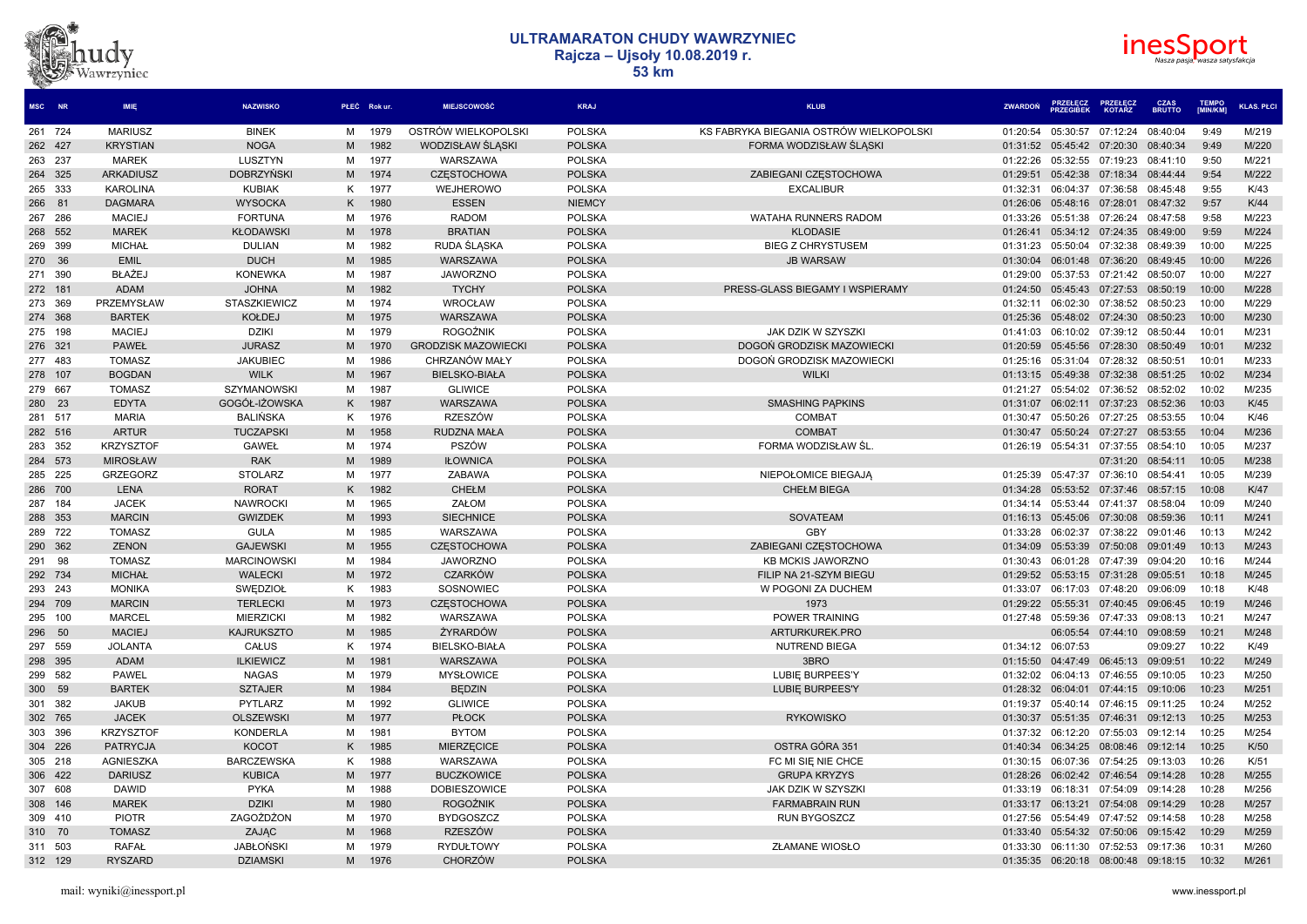



| <b>MSC</b><br><b>NR</b> | <b>IMIE</b>      | <b>NAZWISKO</b>          |   | PŁEĆ Rokur. | <b>MIEJSCOWOŚĆ</b>         | <b>KRAJ</b>      | <b>KLUB</b>                           | <b>ZWARDON</b> | <b>PRZEGIREK</b> | <b>KOTARZ</b>              | <b>BRUTTO</b> | <b>IMIN/KMI</b> | <b>KLAS. PŁCI</b> |
|-------------------------|------------------|--------------------------|---|-------------|----------------------------|------------------|---------------------------------------|----------------|------------------|----------------------------|---------------|-----------------|-------------------|
| 313 524                 | <b>ARTUR</b>     | KACZYŃSKI                | M | 1974        | <b>WARSZAWA</b>            | <b>POLSKA</b>    |                                       | 01:34:02       | 06:23:27         | 08:03:32                   | 09:18:25      | 10:32           | M/262             |
| 314 339                 | <b>ANNA</b>      | <b>CIEŚLA</b>            | K | 1980        | PIEKARY ŚLASKIE            | <b>POLSKA</b>    | <b>LECYMY DURS</b>                    | 01:41:00       | 06:34:26         | 08:08:57 09:18:34          |               | 10:32           | K/52              |
| 315 172                 | <b>IWONA</b>     | <b>TREFON</b>            | K | 1980        | <b>ROGOŹNIK</b>            | <b>POLSKA</b>    | LECYMY DURS                           | 01:40:55       | 06:34:24         | 08:08:55 09:18:34          |               | 10:32           | K/53              |
| 316 539                 | <b>PIOTR</b>     | <b><i>ŚLUSARCZYK</i></b> | M | 1996        | DABROWA GÓRNICZA           | <b>POLSKA</b>    | W POGONI ZA DUCHEM                    | 01:33:08       | 06:17:07         | 07:48:25 09:18:51          |               | 10:33           | M/263             |
| 317 293                 | <b>DARIUSZ</b>   | <b>FRANKOWSKI</b>        | M | 1970        | <b>GLIWICE</b>             | <b>POLSKA</b>    | <b>SZAMANI W TRANSIE</b>              | 01:29:09       | 06:13:18         | 07:59:42 09:21:37          |               | 10:36           | M/264             |
| 318 43                  | <b>WIKTORIA</b>  | DOMARADZKA-KASZUBOWICZ   | K | 1983        | <b>SANOK</b>               | <b>POLSKA</b>    | POZYTYWNIE ZABIEGANI SANOK            | 01:29:59       | 06:05:08         | 07:58:47                   | 09:21:46      | 10:36           | K/54              |
| 319 735                 | <b>PIOTR</b>     | <b>KOCIOŁEK</b>          | M | 1974        | POZNAŃ                     | <b>POLSKA</b>    | <b>YOBBOO</b>                         | 01:40:48       | 06:06:51         | 08:07:44                   | 09:22:36      | 10:37           | M/265             |
| 320 279                 | <b>KRZYSZTOF</b> | <b>KOCIOŁEK</b>          | M | 1978        | PIOTRKÓW TRYB              | <b>POLSKA</b>    | <b>LUBRYKANT MAFIA</b>                | 01:40:49       | 06:09:01         | 08:09:45                   | 09:22:37      | 10:37           | M/266             |
| 321 698                 | PRZEMYSŁAW       | MIELCZAREK               | M | 1973        | WARSZAWA                   | <b>POLSKA</b>    | KMP KOOP PRZEMYSŁAW MIELCZAREK        | 01:32:01       | 06:17:59         | 08:07:19                   | 09:23:30      | 10:38           | M/267             |
| 322 196                 | <b>ELIZA</b>     | <b>BUJNOWSKA</b>         | K | 1978        | WARSZAWA                   | <b>POLSKA</b>    |                                       | 01:34:20       |                  | 06:06:42 07:54:12 09:23:48 |               | 10:38           | K/55              |
| 323 389                 | ANETA            | <b>RYBAK</b>             | ĸ | 1978        | WROCŁAW                    | <b>POLSKA</b>    |                                       | 01:34:23       | 06:25:33         | 08:05:05                   | 09:24:12      | 10:39           | K/56              |
| 324 527                 | <b>JANUSZ</b>    | <b>ADAMCZYK</b>          | M | 1968        | <b>GRÓDEK NAD DUNAJCEM</b> | <b>POLSKA</b>    |                                       | 01:22:05       | 05:50:44         | 08:03:37                   | 09:25:14      | 10:40           | M/268             |
| 325 128                 | <b>JANUSZ</b>    | MATYSZKOWICZ             | м | 1958        | <b>KETY</b>                | <b>POLSKA</b>    | <b>GONIMY</b>                         | 01:37:00       | 06:14:20         | 08:00:03 09:26:30          |               | 10:41           | M/269             |
| 326 250                 | <b>WOJCIECH</b>  | <b>GEBALA</b>            | M | 1982        | <b>BIELSKO-BIAŁA</b>       | <b>POLSKA</b>    | <b>HYRCASKIS GOPR BESKIDY</b>         | 01:23:19       | 06:05:08         | 07:59:05                   | 09:28:50      | 10:44           | M/270             |
| 327 720                 | <b>PAUL</b>      | <b>DOYLE</b>             | м | 1965        | NEWPORT BEACH              | <b>AUSTRALIA</b> |                                       | 01:35:32       | 06:21:40         | 08:05:01                   | 09:30:32      | 10:46           | M/271             |
| 328 446                 | <b>MARCIN</b>    | <b>LOSKA</b>             | M | 1969        | <b>BIELSKO-BIAŁA</b>       | <b>POLSKA</b>    | <b>TIMTIRIMTEAM</b>                   | 01:36:06       | 06:13:01         | 08:03:30                   | 09:30:48      | 10:46           | M/272             |
| 329 514                 | <b>JAROSŁAW</b>  | <b>RACZKA</b>            | M | 1971        | ŻYWIEC                     | <b>POLSKA</b>    | PGB SPORTOWA PACZKA                   | 01:28:47       | 05:53:45         | 07:52:08                   | 09:31:23      | 10:47           | M/273             |
| 330 258                 | <b>PAWEŁ</b>     | <b>SZEJA</b>             | M | 1985        | SIEMIANOWICE ŚLASKIE       | <b>POLSKA</b>    | <b>WYLOTANE</b>                       | 01:35:08       | 06:16:37         | 08:11:02 09:31:33          |               | 10:47           | M/274             |
| 331 147                 | <b>KRZYSZTOF</b> | <b>TOPOREK</b>           | M | 1984        | ZABRZE                     | <b>POLSKA</b>    | <b>WYLOTANE</b>                       | 01:35:09       | 06:16:38         | 08:11:03                   | 09:31:33      | 10:47           | M/275             |
| 332 71                  | <b>JUSTYNA</b>   | <b>CHRUŚCIŃSKA</b>       | K | 1988        | <b>POZNAŃ</b>              | <b>POLSKA</b>    |                                       | 01:38:50       | 06:25:57         | 08:06:02                   | 09:31:58      | 10:48           | K/57              |
| 333 511                 | <b>MACIEJ</b>    | <b>SURLEJ</b>            | M | 1986        | <b>WITKOWICE</b>           | <b>POLSKA</b>    | NIENAŻARTE MISIE                      | 01:37:54       | 06:20:13         |                            | 09:32:54      | 10:49           | M/276             |
| 334 343                 | <b>PIOTR</b>     | <b>KUCHCIŃSKI</b>        | M | 1992        | <b>KŁOMNICE</b>            | <b>POLSKA</b>    |                                       | 01:37:53       | 06:20:12         | 08:09:49                   | 09:32:54      | 10:49           | M/277             |
| 335 324                 | <b>TOMASZ</b>    | <b>ZIELIŃSKI</b>         | M | 1974        | <b>KARLIN</b>              | <b>POLSKA</b>    | <b>TETRYCY SCHRODINGERA</b>           | 01:27:46       | 06:08:23         | 08:00:22 09:34:12          |               | 10:50           | M/278             |
| 336 742                 | <b>WOJCIECH</b>  | <b>FIJAŁKOWSKI</b>       | M | 1961        | <b>WROCŁAW</b>             | <b>POLSKA</b>    | <b>MONAR GRACZE</b>                   | 01:33:50       | 06:20:10         | 08:09:55                   | 09:34:49      | 10:51           | M/279             |
| 337 273                 | <b>MONIKA</b>    | <b>KURA</b>              | K | 1985        | <b>BEDZIN</b>              | <b>POLSKA</b>    |                                       | 01:42:35       | 06:35:51         | 08:09:20                   | 09:34:54      | 10:51           | K/58              |
| 338 598                 | <b>KRZYSZTOF</b> | <b>MOKRZYCKI</b>         | M | 1965        | <b>BEZRZECZE</b>           | <b>POLSKA</b>    | <b>BEZRZECZE</b>                      | 01:23:59       | 06:04:56         | 08:04:54                   | 09:35:05      | 10:51           | M/280             |
| 339 159                 | <b>KATARZYNA</b> | RAPANICZ                 | ĸ | 1982        | <b>KRZESZOWICE</b>         | <b>POLSKA</b>    | <b>WSZYSTKO PRZED NAMI</b>            | 01:36:19       | 06:19:56         | 08:07:25                   | 09:35:31      | 10:52           | K/59              |
| 340 248                 | <b>JADWIGA</b>   | <b>SZCZEPANIAK</b>       | K | 1965        | ALEKSANDRÓW ŁÓDZKI         | <b>POLSKA</b>    | <b>KS STASZEWSCY</b>                  | 01:33:42       | 06:34:31         | 08:15:02 09:36:31          |               | 10:53           | K/60              |
| 22<br>341               | <b>MARIA</b>     | <b>WITKOWSKA</b>         | K | 1953        | <b>KATOWICE</b>            | <b>POLSKA</b>    | KLUB KRÓLIKA STEFANA                  | 01:40:39       | 06:29:15         | 08:16:26                   | 09:37:01      | 10:53           | K/61              |
| 342 583                 | <b>ROBERT</b>    | <b>SUROWIEC</b>          | M | 1971        | <b>GORZÓW WLKP</b>         | <b>POLSKA</b>    | <b>GORZOWSKIE BIEGANIE CZWARTKOWE</b> | 01:33:36       | 06:25:55         | 08:14:00                   | 09:37:04      | 10:53           | M/281             |
| 343 300                 | <b>ARKADIUSZ</b> | <b>KALIWODA</b>          | M | 1975        | WARSZAWA                   | <b>POLSKA</b>    |                                       | 01:36:05       | 06:21:27         | 08:11:54                   | 09:38:31      | 10:55           | M/282             |
| 344 470                 | <b>MICHAŁ</b>    | <b>NOWAK</b>             | M | 1982        | <b>KRAKÓW</b>              | <b>POLSKA</b>    | 444                                   | 01:30:21       | 06:08:00         | 08:13:01                   | 09:39:08      | 10:56           | M/283             |
| 345 661                 | <b>MAREK</b>     | <b>JURKIEWICZ</b>        | M | 1972        | WÓLKA KOZODAWSKA           | <b>POLSKA</b>    | PODWOJNEWYZWANIE.COM                  | 01:33:50       | 06:26:30         | 08:14:19 09:41:02          |               | 10:58           | M/284             |
| 346 297                 | <b>JOANNA</b>    | <b>BEZKOROWAJNY</b>      |   | 1989        | <b>SIEPRAW</b>             | <b>POLSKA</b>    |                                       | 01:38:17       | 06:18:32         | 08:07:06                   | 09:42:36      | 11:00           | K/62              |
| 347 485                 | <b>RAFAŁ</b>     | <b>CIOCHON</b>           | M | 1980        | <b>BYTOM</b>               | <b>POLSKA</b>    |                                       | 01:33:06       | 06:25:35         | 08:14:33                   | 09:43:06      | 11:00           | M/285             |
| 348 41                  | <b>TADEUSZ</b>   | <b>CZARNIECKI</b>        | M | 1976        | <b>KRAKÓW</b>              | <b>POLSKA</b>    |                                       | 01:35:41       | 06:38:45         | 08:31:36                   | 09:43:14      | 11:00           | M/286             |
| 349 754                 | <b>KATARZYNA</b> | <b>KARPA</b>             | K | 1982        | WARSZAWA                   | <b>POLSKA</b>    | <b>SMASHING PAPKINS</b>               | 01:34:05       | 06:22:13         | 08:27:41                   | 09:43:26      | 11:00           | K/63              |
| 350 644                 | <b>PIOTR</b>     | <b>NADULSKI</b>          | M | 1974        | PIŁA                       | <b>POLSKA</b>    | <b>GOODSPACE</b>                      | 01:26:36       | 06:15:31         | 08:13:33                   | 09:43:58      | 11:01           | M/287             |
| 739<br>351              | <b>KATARZYNA</b> | STARZYŃSKA               | ĸ | 1979        | PIŁA                       | <b>POLSKA</b>    |                                       | 01:26:36       | 06:15:29         | 08:13:34                   | 09:43:58      | 11:01           | K/64              |
| 352 764                 | <b>KRZYSZTOF</b> | <b>BOCZULA</b>           | M | 1962        | <b>WROCŁAW</b>             | <b>POLSKA</b>    | <b>WKB PIAST WROCŁAW</b>              | 01:39:06       | 06:31:58         | 08:18:36                   | 09:46:36      | 11:04           | M/288             |
| 353 397                 | <b>KRZYSZTOF</b> | <b>JAMROZY</b>           | м | 1973        | <b>MYSŁOWICE</b>           | <b>POLSKA</b>    | LOTOM SOLO                            | 01:32:11       | 06:24:12         | 08:10:59                   | 09:48:39      | 11:06           | M/289             |
| 354 93                  | <b>AGNIESZKA</b> | <b>GAJEWSKA</b>          | K | 1975        | <b>RYBNIK</b>              | <b>POLSKA</b>    | RYBNICKA GRUPA BIEGOWA PEDZIMY RAZEM  | 01:38:03       | 06:39:41         | 08:33:49                   | 09:50:53      | 11:09           | K/65              |
| 355 91                  | <b>SEBASTIAN</b> | <b>DELONG</b>            | M | 1978        | <b>RYBNIK</b>              | <b>POLSKA</b>    | RYBNICKA GRUPA BIEGOWA PEDZIMY RAZEM  | 01:37:49       | 06:39:32         | 08:33:42                   | 09:50:54      | 11:09           | M/290             |
| 356 277                 | <b>MACIEJ</b>    | <b>MELSON</b>            | M | 1988        | ŁÓDŹ                       | <b>POLSKA</b>    |                                       | 01:34:20       | 06:39:34         | 08:27:06                   | 09:51:32      | 11:10           | M/291             |
| 357 155                 | <b>EWA</b>       | SZYMAŃSKA                | K | 1970        | <b>SZCZECINEK</b>          | <b>POLSKA</b>    | TEAM BIEGOWY SZCZECINEK               | 01:47:45       | 06:38:22         | 08:26:04                   | 09:53:27      | 11:12           | K/66              |
| 358 171                 | <b>JAROSŁAW</b>  | <b>SZYMAŃSKI</b>         | M | 1969        | <b>SZCZECINEK</b>          | <b>POLSKA</b>    | TEAM BIEGOWY SZCZECINEK               | 01:47:46       |                  | 06:38:23 08:26:06 09:53:28 |               | 11:12           | M/292             |
| 359 268                 | <b>KAROLINA</b>  | <b>WALCZYŃSKA</b>        | ĸ | 1984        | <b>TYCHY</b>               | <b>POLSKA</b>    | <b>RUNHOGS TYCHY</b>                  | 01:38:15       | 06:54:19         | 08:33:38                   | 09:55:09      | 11:14           | K/67              |
| 360 592                 | <b>PIOTR</b>     | <b>KRYCZEK</b>           | M | 1963        | WARSZAWA                   | <b>POLSKA</b>    |                                       | 01:27:06       | 05:59:06         | 08:14:34                   | 09:55:11      | 11:14           | M/293             |
| 586<br>361              | <b>KRZYSZTOF</b> | <b>DURCZYŃSKI</b>        | М | 1963        | <b>KRAKÓW</b>              | <b>POLSKA</b>    | NIE DOTYCZY                           | 01:27:51       | 06:04:44         | 08:17:07                   | 09:55:13      | 11:14           | M/294             |
| 362 456                 | <b>OLAF</b>      | <b>BIAŁEK</b>            | M | 1965        | <b>KRAKÓW</b>              | <b>POLSKA</b>    | MEGATEL.COM.PL                        | 01:40:19       | 06:24:11         | 08:24:46                   | 09:55:53      | 11:15           | M/295             |
| 363 457                 | <b>CEZARY</b>    | ŻUKOWSKI                 | M | 1983        | <b>KOSZALIN</b>            | <b>POLSKA</b>    | FOR-REST-RUN KOSZALIN                 | 01:32:32       | 06:29:48         | 08:22:38                   | 09:56:05      | 11:15           | M/296             |
| 364 102                 | <b>KRZYSZTOF</b> | <b>WILKOWSKI</b>         | M | 1979        | <b>KOSZALIN</b>            | <b>POLSKA</b>    | FOR-REST-RUN KOSZALIN                 | 01:32:18       |                  | 06:29:55 08:22:32 09:56:05 |               | 11:15           | M/297             |
|                         |                  |                          |   |             |                            |                  |                                       |                |                  |                            |               |                 |                   |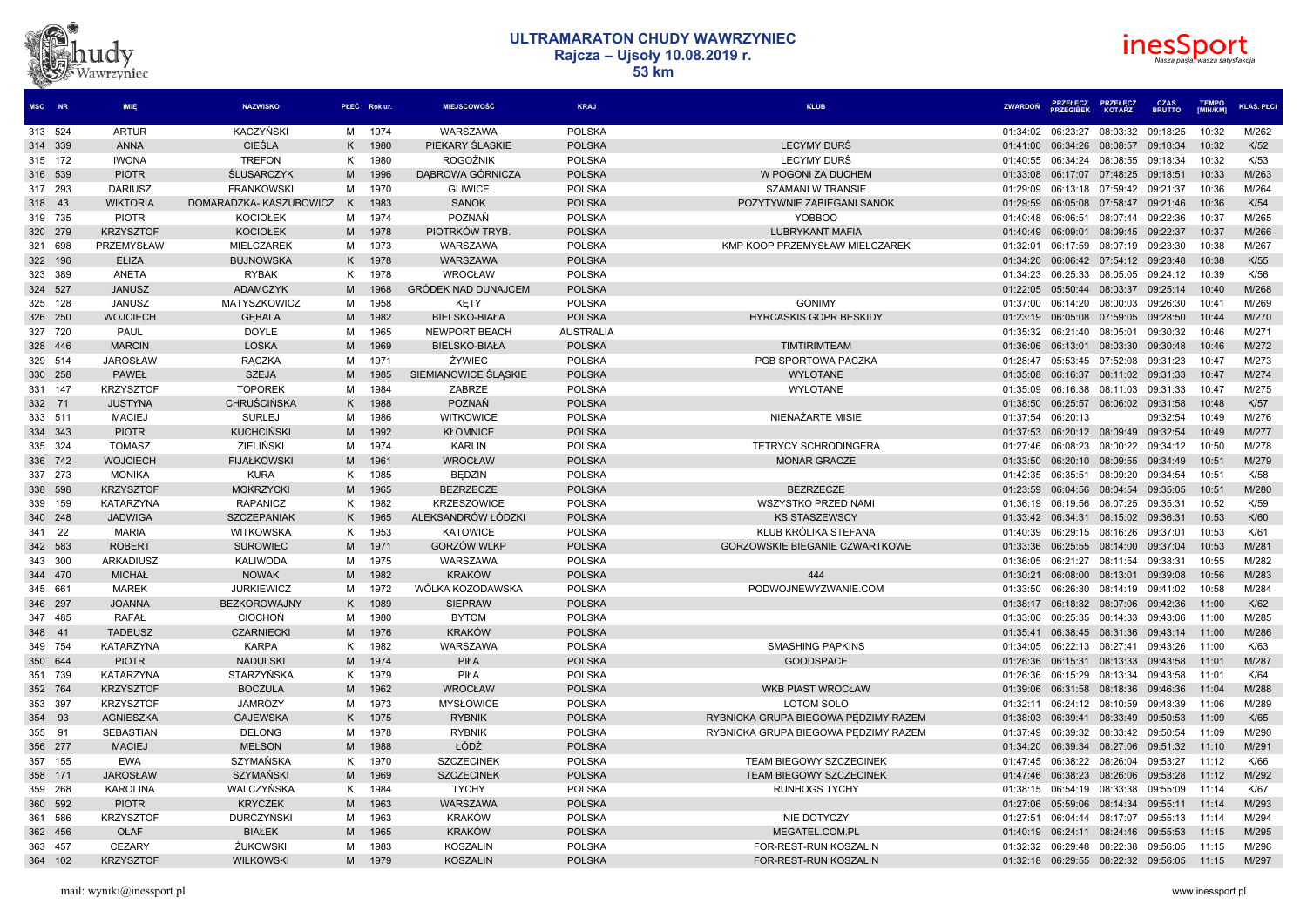



| <b>MSC</b> | <b>NR</b> | <b>IMIE</b>             | <b>NAZWISKO</b>          |   | PŁEĆ Rokur | MIEJSCOWOŚĆ                | <b>KRAJ</b>   | <b>KLUB</b>                          | <b>ZWARDON</b> | <b>PRZEGIREK</b>                    | <b>KOTARZ</b> | <b>BRUTTO</b> | <b>IMIN/KMI</b> | <b>KLAS, PŁCI</b> |
|------------|-----------|-------------------------|--------------------------|---|------------|----------------------------|---------------|--------------------------------------|----------------|-------------------------------------|---------------|---------------|-----------------|-------------------|
| 365 529    |           | <b>WIOLETTA</b>         | <b>KONOWROCKA</b>        | K | 1979       | ŻYRARDÓW                   | <b>POLSKA</b> | SEE YOU LATER TEAM                   | 01:33:39       | 06:33:09                            | 08:28:08      | 09:56:35      | 11:15           | K/68              |
| 366 423    |           | <b>JANUSZ</b>           | <b>BIELSKI</b>           | M | 1982       | WARSZAWA                   | <b>POLSKA</b> | SEE YOU LATER TEAM                   | 01:29:10       | 06:32:31                            | 08:27:31      | 09:56:39      | 11:15           | M/298             |
| 367 39     |           | <b>DARIUSZ</b>          | <b>RYCIAK</b>            | м | 1972       | WARSZAWA                   | <b>POLSKA</b> |                                      | 01:32:26       | 06:27:11                            | 08:19:14      | 09:57:28      | 11:16           | M/299             |
| 368 158    |           | <b>PRZEMEK</b>          | <b>KOSMALA</b>           | M | 1981       | <b>KRAKÓW</b>              | <b>POLSKA</b> |                                      | 01:32:56       | 06:30:22                            | 08:20:02      | 09:59:03      | 11:18           | M/300             |
| 369 420    |           | <b>PAWEŁ</b>            | KACZMARCZYK              | м | 1992       | <b>GLIWICE</b>             | <b>POLSKA</b> |                                      | 01:26:08       | 05:50:33                            | 08:09:08      | 09:59:53      | 11:19           | M/301             |
| 370 443    |           | <b>ANDRZEJ</b>          | ŁOKAS                    | M | 1968       | <b>BEDZIN</b>              | <b>POLSKA</b> |                                      | 01:40:16       | 06:42:46                            | 08:38:46      | 10:00:17      | 11:20           | M/302             |
| 371 105    |           | <b>MICHAŁ</b>           | <b>DABROWSK</b>          | M | 1985       | KOBYŁKA                    | <b>POLSKA</b> | <b>NASUCZAJ</b>                      | 01:35:21       | 06:53:57                            | 08:43:31      | 10:00:30      | 11:20           | M/303             |
| 372 758    |           | <b>KATARZYNA</b>        | WOJTYCZKA                | K | 1985       | RUDA ŚLASKA                | <b>POLSKA</b> | <b>KLODNITZ RUN</b>                  | 01:34:29       | 06:25:32 08:26:39                   |               | 10:00:34      | 11:20           | K/69              |
| 373 757    |           | <b>WOJCIECH</b>         | WOJTYCZKA                | м | 1985       | RUDA ŚLASKA                | <b>POLSKA</b> | <b>KLODNITZ RUN</b>                  | 01:33:55       | 06:24:44                            | 08:26:08      | 10:00:34      | 11:20           | M/304             |
| 374 767    |           | <b>ENRICO</b>           | <b>COLAUTTI</b>          | M | 1966       | WARSZAWA                   | <b>POLSKA</b> |                                      |                | 01:28:35 06:12:07                   | 07:56:33      | 10:01:45      | 11:21           | M/305             |
| 375 416    |           | <b>WOJCIECH</b>         | KMIEĆ                    | М | 1987       | <b>KRAKÓW</b>              | <b>POLSKA</b> |                                      |                | 06:32:00                            | 08:29:26      | 10:08:13      | 11:29           | M/306             |
| 376 518    |           | <b>AGNIESZKA</b>        | WITALIŃSKA               | Κ | 1985       | <b>BIELSKO-BIAŁA</b>       | <b>POLSKA</b> |                                      | 01:36:58       | 06:25:41                            | 08:21:59      | 10:09:11      | 11:30           | K/70              |
| 377 371    |           | <b>MICHAŁ</b>           | <b>NOWICKI</b>           | м | 1975       | NOWA WIES MALBORSKA        | <b>POLSKA</b> | <b>BLUMARIANTEAM</b>                 | 01:33:40       | 06:38:49                            | 08:26:24      | 10:11:04      | 11:32           | M/307             |
| 378 392    |           | <b>KLAUDIUSZ</b>        | <b>KOZŁOWSKI</b>         | M | 1986       | <b>KACZORY</b>             | <b>POLSKA</b> |                                      |                | 01:24:45 06:22:22 08:22:23          |               | 10:11:39      | 11:32           | M/308             |
| 379 373    |           | <b>PAWEŁ</b>            | <b>WIŚNIEWSKI</b>        | м | 1988       | <b>GLIWICE</b>             | <b>POLSKA</b> | NIGHT RUNNERS GLIWICE                | 01:36:59       | 06:38:30                            | 08:29:21      | 10:15:30      | 11:37           | M/309             |
| 380 540    |           | <b>LESŁAW</b>           | <b>STRZELECKI</b>        | M | 1960       | KLESZCZÓW                  | <b>POLSKA</b> | MES KLESZCZÓW                        | 01:45:55       | 06:56:55                            | 08:47:36      | 10:16:11      | 11:38           | M/310             |
| 381 332    |           | ANDRZEJ                 | <b>OPOKA</b>             | М | 1963       | <b>KIELCE</b>              | <b>POLSKA</b> | <b>KG KIELCE</b>                     | 01:37:17       | 06:45:40                            | 08:42:26      | 10:19:45      | 11:42           | M/311             |
| 382 179    |           | <b>MARIUSZ</b>          | <b>KOSTRZEWA</b>         | M | 1984       | ŁÓDŹ                       | <b>POLSKA</b> | <b>INESSPORT.PL/KS ALASKA</b>        | 01:25:49       | 06:47:42 08:45:44                   |               | 10:25:55      | 11:49           | M/312             |
| 383 663    |           | <b>GONZAGUE NIKLAAS</b> | <b>PRODHOMME</b>         | м | 1977       | PASSAU                     | <b>NIEMCY</b> |                                      | 01:37:41       | 06:48:40                            | 08:40:53      | 10:26:50      | 11:50           | M/313             |
| 384 741    |           | <b>MIROSLAW</b>         | <b>DAWID</b>             | M | 1967       | <b>KLUCZBORK</b>           | <b>POLSKA</b> |                                      | 01:26:09       | 07:04:45 09:00:04                   |               | 10:27:01      | 11:50           | M/314             |
| 385        | - 74      | <b>ARTUR</b>            | SZCZEPANIAK              | м | 1972       | WARSZAWA                   | <b>POLSKA</b> |                                      | 01:37:17       | 06:58:37                            | 09:08:33      | 10:27:09      | 11:50           | M/315             |
| 386 319    |           | <b>TOMASZ</b>           | <b>ZIELSKI</b>           | M | 1976       | <b>ZABRZE</b>              | <b>POLSKA</b> |                                      | 01:45:38       | 07:06:16                            | 09:01:46      | 10:28:29      | 11:51           | M/316             |
| 387 318    |           | <b>BARBARA</b>          | ZIELSKA                  | K | 1976       | ZABRZE                     | <b>POLSKA</b> |                                      | 01:44:57       | 07:06:15                            | 09:01:40      | 10:28:29      | 11:51           | K/71              |
| 388 337    |           | <b>JERZY</b>            | <b>STYPA</b>             | M | 1963       | <b>GRODZISK MAZOWIECKI</b> | <b>POLSKA</b> | STO-NOGI MILANÓWEK                   |                | 01:40:35 06:56:07                   | 08:57:11      | 10:29:09      | 11:52           | M/317             |
| 389 309    |           | ANETA                   | PSZCZÓŁKA-BUSCH          | K | 1973       | TARNAWA GÓRNA              | <b>POLSKA</b> |                                      | 01:51:10       | 07:21:16                            | 09:12:07      | 10:33:12      | 11:57           | K/72              |
| 390 276    |           | <b>KAMIL</b>            | NIEDZIELA                | M | 1990       | SOSNOWIEC                  | <b>POLSKA</b> | W POGONI ZA DUCHEM                   | 01:39:38       | 06:56:11                            | 09:00:24      | 10:33:25      | 11:57           | M/318             |
| 391 520    |           | <b>HANNA</b>            | KAŹMIERCZAK              | Κ | 1976       | <b>ŚREM</b>                | <b>POLSKA</b> | <b>WIOCHA BIEGA</b>                  | 01:38:23       | 06:38:34                            | 08:45:09      | 10:34:22      | 11:58           | K/73              |
| 392 412    |           | <b>AGNIESZKA</b>        | <b>DZIERGWA</b>          | K | 1984       | <b>IWINY</b>               | <b>POLSKA</b> | <b>SOBAS TEAM</b>                    |                | 01:45:39 07:20:14 09:22:28          |               | 10:35:37      | 12:00           | K/74              |
| 393 435    |           | <b>IRENEUSZ</b>         | <b>CHLUPKA</b>           | м | 1968       | <b>PŁOKI</b>               | <b>POLSKA</b> |                                      | 01:36:00       | 06:54:30                            | 08:58:20      | 10:35:39      | 12:00           | M/319             |
| 394        | 84        | <b>KRZYSZTOF</b>        | <b>KOPEĆ</b>             | M | 1973       | <b>RZESZÓW</b>             | <b>POLSKA</b> |                                      | 01:33:42       | 06:44:26                            | 09:08:06      | 10:36:24      | 12:00           | M/320             |
| 395 101    |           | <b>JAKUB</b>            | SANESTRZIK               | м | 1990       | <b>GLIWICE</b>             | <b>POLSKA</b> |                                      | 01:46:11       | 07:03:16                            | 08:48:32      | 10:36:57      | 12:01           | M/321             |
| 396 211    |           | ŁUKASZ                  | <b>RYBINSKI</b>          | M | 1984       | RUDA SLASKA                | <b>POLSKA</b> | <b>EŁKA TEAM</b>                     | 01:40:24       | 06:44:55                            | 08:46:26      | 10:43:24      | 12:08           | M/322             |
| 397 205    |           | <b>KASIA</b>            | <b>GAWLIK - RYBIŃSKA</b> | K | 1983       | RUDA ŚLASKA                | <b>POLSKA</b> | <b>EŁKA TEAM</b>                     | 01:40:46       | 06:45:01                            | 08:47:16      | 10:43:28      | 12:08           | K/75              |
| 398 630    |           | <b>MAGDALENA</b>        | <b>ŚWIST</b>             | Κ | 1997       | <b>BIELSKO - BIAŁA</b>     | <b>POLSKA</b> |                                      | 01:41:04       | 07:21:39                            | 09:17:10      | 10:47:28      | 12:13           | K/76              |
| 399 629    |           | <b>BEATA</b>            | <b>ŚWIST</b>             | Κ | 1969       | <b>BIELSKO - BIAŁA</b>     | <b>POLSKA</b> |                                      | 01:41:04       | 07:21:37                            | 09:17:09      | 10:47:28      | 12:13           | <b>K/77</b>       |
| 400 534    |           | <b>ALEKSANDRA</b>       | WILCZYNSKA-KOGUT         | Κ | 1978       | <b>GLIWICE</b>             | <b>POLSKA</b> | NIGHT RUNNERS GLIWICE                | 01:44:32       | 07:17:43                            | 09:28:39      | 10:51:31      | 12:18           | K/78              |
| 401 492    |           | <b>DOROTA</b>           | <b>BADZIUL</b>           | K | 1983       | <b>RZESZÓW</b>             | <b>POLSKA</b> |                                      | 01:46:15       | 07:07:40                            | 09:10:41      | 10:51:50      | 12:18           | K/79              |
| 402 546    |           | <b>MAŁGORZATA</b>       | <b>PANENKA</b>           | Κ | 1975       | <b>NIEBOROWICE</b>         | <b>POLSKA</b> | NIGHT RUNNERS GLIWICE / FIS-SST TEAM |                | 01:44:18 07:17:44 09:28:51          |               | 10:55:09      | 12:22           | K/80              |
| 403 607    |           | <b>MICHAŁ</b>           | <b>SKIBA</b>             | м | 1984       | <b>TYCHY</b>               | <b>POLSKA</b> |                                      | 01:36:07       | 07:05:17                            | 09:07:00      | 10:56:32      | 12:23           | M/323             |
| 404 247    |           | <b>KRZYSZTOF</b>        | <b>BUBICZ</b>            | M | 1980       | <b>ŚWIDNIK</b>             | <b>POLSKA</b> | <b>WKURW TEAM</b>                    | 01:42:36       | 07:07:44                            | 09:10:45      | 10:56:36      | 12:23           | M/324             |
| 405 695    |           | ANETA                   | LEDWOŃ                   | K | 1975       | <b>GLIWICE</b>             | <b>POLSKA</b> | NIGHT RUNNERS GLIWICE                | 01:44:42       | 07:17:46                            | 09:28:47      | 10:57:08      | 12:24           | K/81              |
| 406 664    |           | <b>KRZYSZTOF</b>        | <b>WIEWIÓRA</b>          | M | 1968       | <b>BIELSKO-BIAŁA</b>       | <b>POLSKA</b> | BIELSKA LIGA KOSZYKÓWKI              | 01:43:42       | 06:54:22                            | 08:58:54      | 10:58:37      | 12:26           | M/325             |
| 407 715    |           | <b>JACEK</b>            | KARAŚ                    | M | 1979       | POZNAŃ                     | <b>POLSKA</b> | DRUŻYNA SZPIKU / RED RUNNER          | 01:36:58       | 07:05:49                            | 09:05:00      | 11:00:38      | 12:28           | M/326             |
| 408 166    |           | <b>ZUZANNA</b>          | <b>PIOSIK</b>            | K | 1986       | GŁOGÓW                     | <b>POLSKA</b> | <b>KGHM ZG RUN</b>                   | 01:52:43       | 07:34:35                            | 09:31:00      | 11:00:55      | 12:28           | K/82              |
| 409 161    |           | <b>MIROSŁAW</b>         | <b>PIOSIK</b>            | м | 1985       | GŁOGÓW                     | <b>POLSKA</b> | <b>KGHM ZG RUN</b>                   | 01:52:44       | 07:34:35                            | 09:31:10      | 11:00:57      | 12:28           | M/327             |
| 410 740    |           | <b>SEBASTIAN</b>        | <b>PLUTA</b>             | M | 1977       | <b>BRZEŹNICA</b>           | <b>POLSKA</b> | <b>DZIKIE MUSTANG</b>                | 01:35:43       | 07:10:29                            | 09:17:42      | 11:01:16      | 12:29           | M/328             |
| 411 153    |           | <b>MACIEJ</b>           | <b>MIARA</b>             | м | 1991       | <b>BYTOM</b>               | <b>POLSKA</b> |                                      | 01:34:48       | 07:27:01                            | 09:28:24      | 11:02:43      | 12:30           | M/329             |
| 412 433    |           | <b>MATEUSZ</b>          | GÓRA                     | M | 1983       | <b>BEDZIN</b>              | <b>POLSKA</b> |                                      |                | 01:42:42 07:10:32 09:25:07          |               | 11:04:10      | 12:32           | M/330             |
| 413 229    |           | <b>PIOTR</b>            | <b>BARTOLIK</b>          | М | 1978       | WARSZAWA                   | <b>POLSKA</b> |                                      |                | 07:14:09                            | 09:31:35      | 11:07:55      | 12:36           | M/331             |
| 414 342    |           | <b>KATARZYNA</b>        | <b>BAREŁKOWSKA</b>       | K | 1972       | POZNAŃ                     | <b>POLSKA</b> | <b>NIGHT RUNNERS</b>                 |                | 01:41:17 07:19:30                   | 09:29:12      | 11:09:51      | 12:38           | K/83              |
| 415 762    |           | <b>ANDRZEJ</b>          | MAZURKIEWICZ             | м | 1953       | WÓLKA KOZODAWSKA           | <b>POLSKA</b> | <b>BIEG MAZURKA</b>                  | 01:48:08       | 07:26:06 09:33:47 11:13:36          |               |               | 12:43           | M/332             |
| 416 769    |           | <b>SZYMON</b>           | <b>TARNOWSKI</b>         | M | 1987       | <b>POŁANIEC</b>            | <b>POLSKA</b> |                                      |                | 01:38:56 07:08:25 09:31:53 11:22:07 |               |               | 12:52           | M/333             |
|            |           |                         |                          |   |            |                            |               |                                      |                |                                     |               |               |                 |                   |